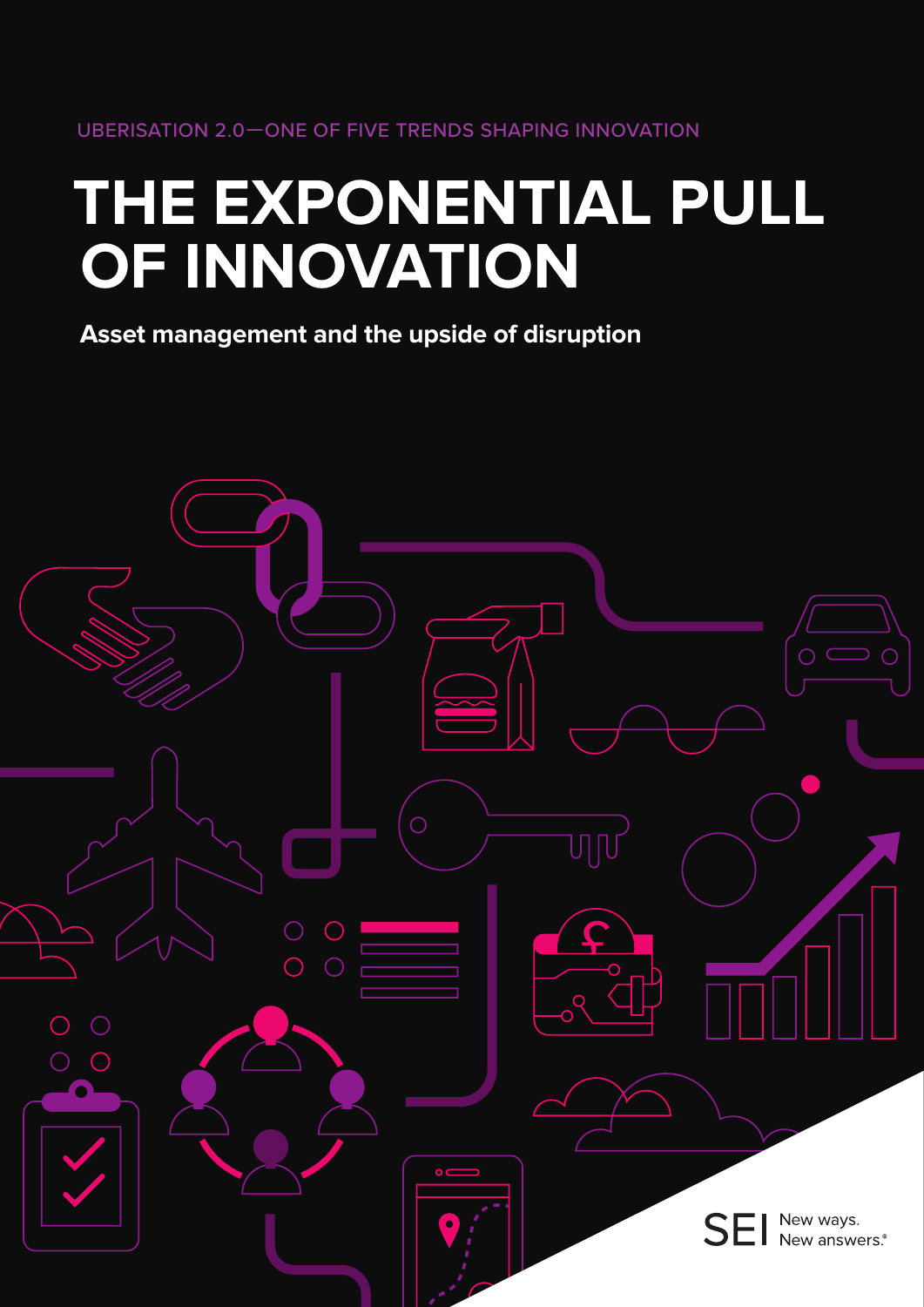## ADVANCING THE STATE OF THE ART

"*You never change things by fighting the existing reality. To change something, build a new model that makes the existing model obsolete.*"

— R. Buckminster Fuller

**Asset management firms are built to withstand revolutions, not embrace them. The objective, after all, is to preserve and grow capital. Despite its staid reputation, the investment business is not static, with regulatory changes and competitive pressures periodically spurring change. Now, the introduction of new technologies and business models is making change a constant and causing the industry to be reorganised, re-engineered, and reinvented before our very eyes.**

**Successfully harnessing technology in a complex and heavily regulated industry is not easy, even when there is great enthusiasm for it. Generous budgets at incumbent firms can be undermined by cultures that prioritise stability over creativity. Insurgents, often the innovators, can be hobbled by inexperience with how the investment business really works. Like most revolutions, the transformation of financial services is inevitably turning out to be a messy affair.**

**It isn't clear who will survive or emerge victorious, but the basic contours of change are coming into focus. Data plays a central role and is being analysed with increasingly sophisticated tools that include various types of artificial intelligence. If other sectors are any indication, the already pivotal role of platforms is** 

**set to expand even further. Social media is causing communications to be remade and reconsidered. Even the gig economy is nibbling at the edges of an industry that, for all of its corporate behemoths, has always been open to scrappy startups.**

**We addressed these topics in 2016 with The Upside of Disruption: Why the Future of Asset Management Depends on Innovation. The themes remain relevant, but a flood of venture capital and widespread adoption of new technologies in the intervening years—compounded by the unexpected arrival of COVID-19—accelerated the pace of change. The net result is a vastly more complex ecosystem populated by thousands of firms at all stages of development. Progress has not been linear. For every genuine innovation, there are countervailing examples of fraudulent or poorly conceived technologies, reminding us to stay sceptical and temper our expectations.** 

**To capture a balanced and up-to-date picture of innovation in asset management, SEI collaborated with ANZU Research to revisit the five ongoing developments that are redrawing the industry's competitive environment.**

**Released serially over the upcoming months, each of the following themes—dubbed as follows—will be explored in detail, with a particular focus on recent developments:**

| 1 | <b>Watsonisation</b>  | Artificial intelligence is guickly transitioning from curiosity to critical cog in efforts to<br>monetise data and power applications from front to back office. |
|---|-----------------------|------------------------------------------------------------------------------------------------------------------------------------------------------------------|
|   | <b>Googlisation</b>   | Data-smart companies are learning how to access, aggregate and distil<br>competitive knowledge from a vast sea of previously inaccessible information.           |
| 3 | <b>Amazonisation</b>  | Online platforms are reshaping business dynamics, putting customers in charge<br>and forever altering the customer experience.                                   |
| 4 | <b>Uberisation</b>    | By rethinking the value chain, a fast-emerging business model points to new ways<br>of creating value and gaining scale.                                         |
| 5 | <b>Twitterisation</b> | Corporate communication is no longer a one-way street. Technology has<br>transformed how businesses communicate with—and learn from—their customers.             |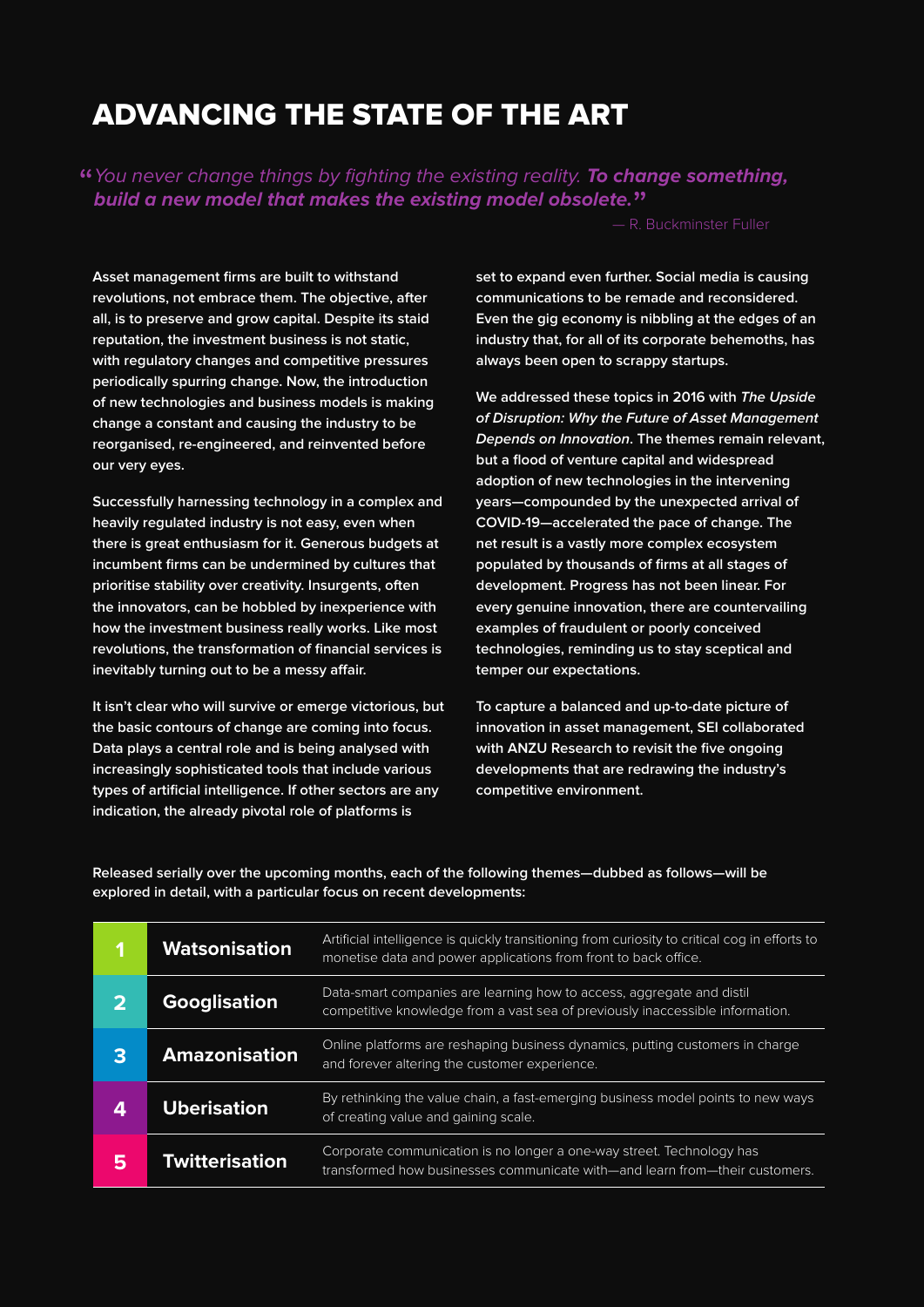### THE EXPONENTIAL PULL OF INNOVATION

# **UBERISATION 2.0**

## New Business Models in Asset Management

### A BRIEF HISTORY

Most of the innovations studied in this five-part series have a relatively concrete quality to them. Industry professionals are familiar with the growing role of data, machine learning, platforms, and social networks in financial services. Business models are more abstract concepts, but they may represent the most profound upheaval of all.

**"Quality in a service or product is not what you put into it. It is what the customer gets out of it."** 

— Peter Drucker

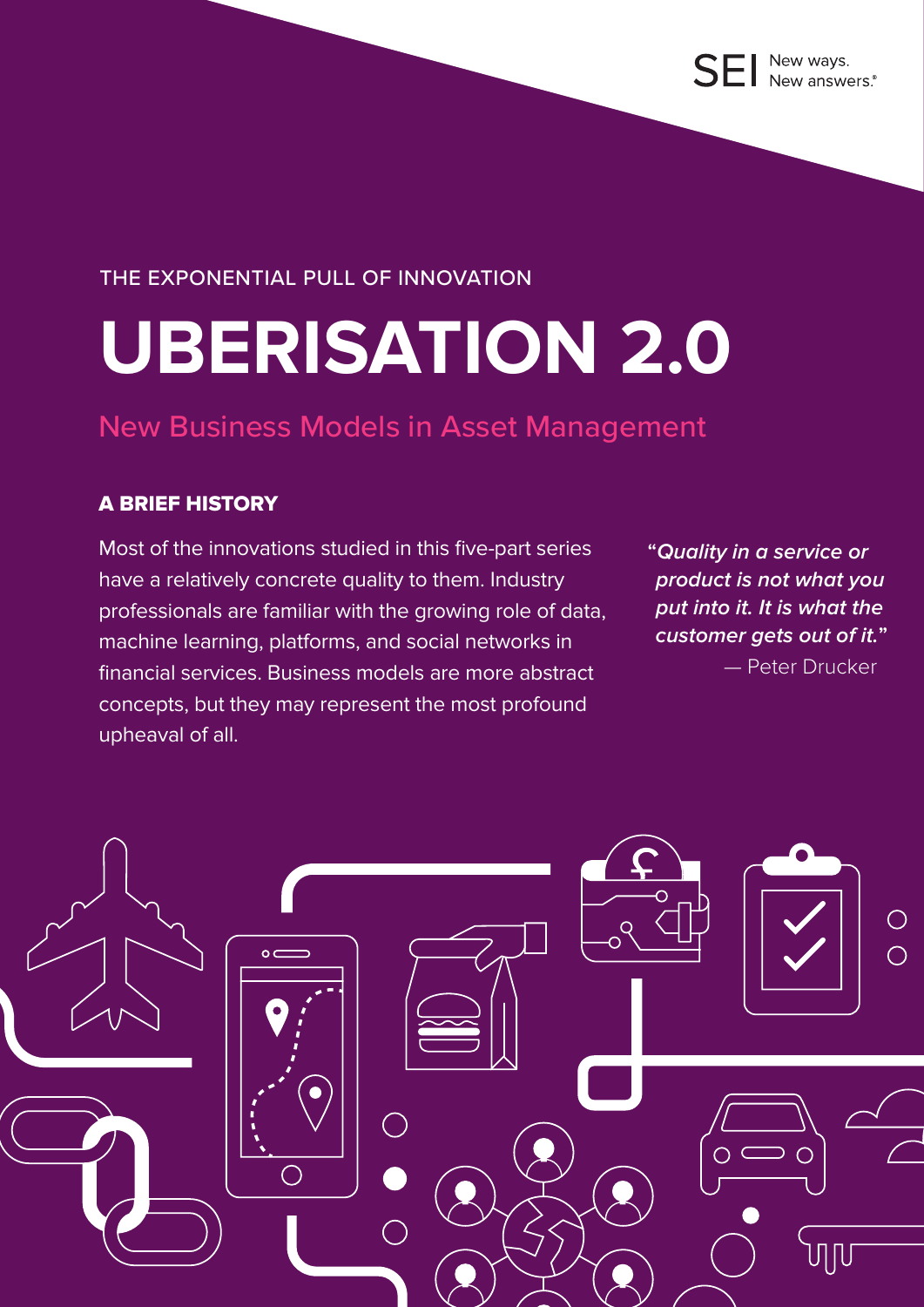#### A BRIEF HISTORY

**As we discussed in 2016's** *[The Upside of Disruption](https://seic.com/en-gb/knowledge-center/upside-disruption)***, firms such as Lyft, Uber, and Airbnb rethought and deconstructed the traditional value chains in their industries to create new technology-enabled business models centred on enlisting the capabilities, assets, or knowledge of others. Using the term Uberisation, we showed how subversive start-ups had the potential to obliterate established infrastructure, leaving an army of individuals ready and willing to take up the slack by offering their services.**

We are witnessing the atomisation of business, where the technological latticework that connects all of us is now robust enough that specific tasks can be farmed out across a vast network. This is not to imply that vertically integrated incumbents are fated to be vaporised. Some will prove to be adept at orchestrating vast webs of consumers and the myriad others who service them. Nevertheless, the ongoing upheaval marks a major departure from business as usual across multiple industries. Targeted by companies including Uber, Lyft, DiDi (China) and Ola (India), taxis are the most visible casualties. They are hardly alone. The hospitality industry was similarly upended by Airbnb and others.

In order to accurately gauge how vulnerable the financial services industry is to this type of disruption, it helps to examine the pain that is being addressed. The ride-hailing business used to suffer from poor information flow, inconsistent experiences, questionable hygiene, high costs, uncertainty, and long waits. Hotels suffered from some of the same problems, with some also being seen as offering poor value for money or lacking any personality.

Any one of these vulnerabilities should theoretically attract ambitious new market entrants, but the taxi business was traditionally protected by a bevy of regulation while the hotel industry was shielded by its massive investments in real estate as well as by municipalities, counties, and states that extracted layers of tax on hotel rooms. Seemingly impenetrable, these markets were suddenly exposed by the connectivity provided

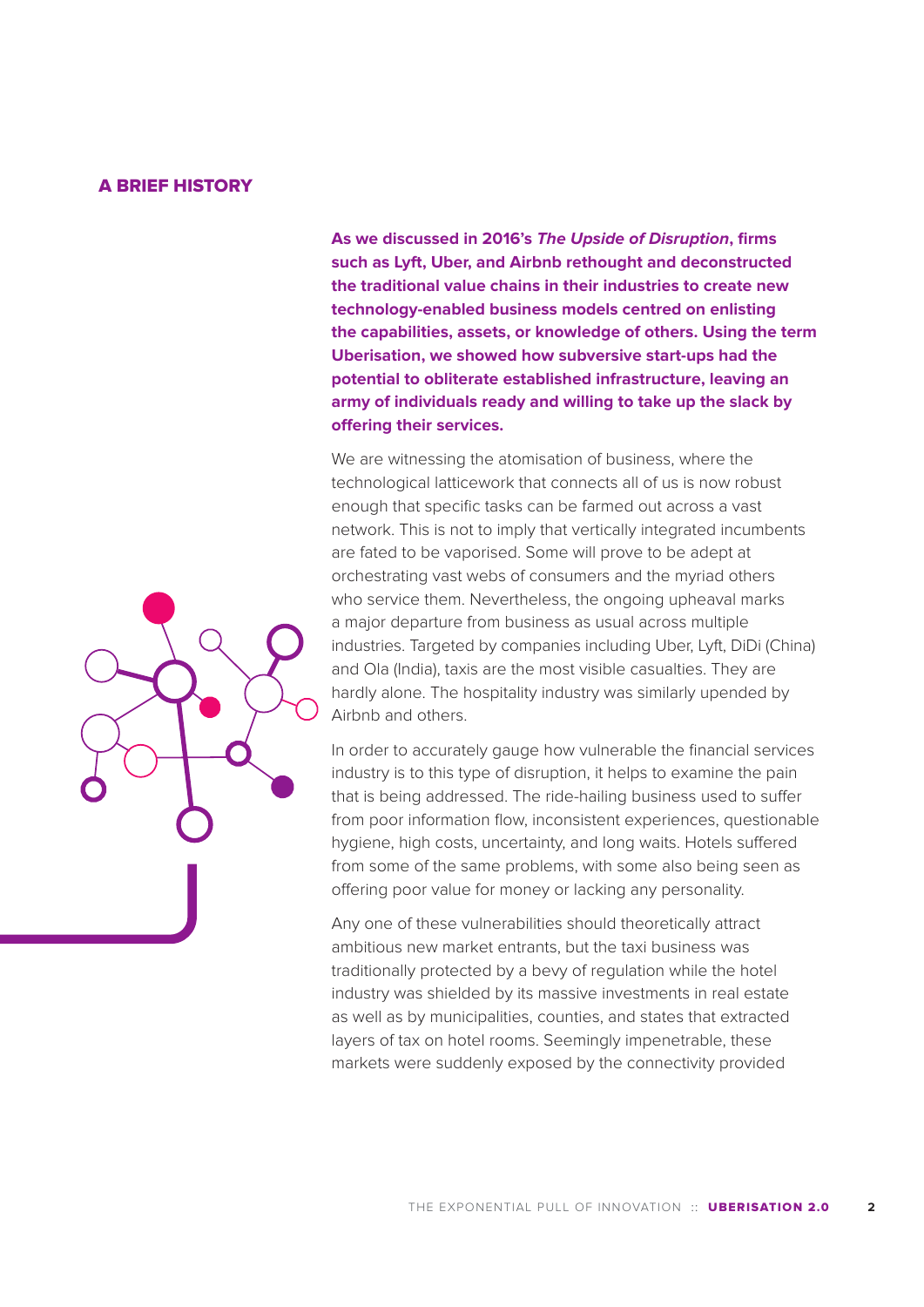

Both Uber and Airbnb sport market capitalisations in excess of **US\$100 billion.**

by mobile apps. With that technology in place, it was simply a matter of some bold thinking to connect consumers with individuals in possession of underutilised resources in the form of cars and rooms.

Despite some bumps along the way, consumers have enjoyed lower prices, improved service, ease of use, personalised experiences, greater control, and a more thorough commitment to cleanliness. Life is simpler and less stressful when instead of hailing a random car you can expect a clean Uber at a specified time, driven by someone whose car and personal headshot photo you've seen. Similarly, life is more interesting when you can spend a long weekend in a historic downtown loft rather than a drab hotel in the suburbs.

A superior customer experience at a lower cost is a nifty trick, but this new business model goes further by benefiting suppliers who enjoy the low cost of entry, flexible hours, productive use of an already owned resource, and the ability to control their own brand to a certain degree. Surging share prices have validated what is expected to be the enduring appeal of these businesses: Even after a COVID-strained 2020 made even more challenging by regulatory scrutiny, management hiccups, and tax pressure, Uber and Airbnb both still sport market capitalisations in excess of US\$100 billion.<sup>1</sup>

It remains to be seen how many other sectors similar models will disrupt. Can the "network orchestrators" described in the *Harvard Business Review*2 spark the delivery of higher quality experiences at lower cost in industries such as financial services? Asset management, after all, is a more complex proposition than a car ride or a roof over one's head. There are significant regulatory barriers, deeply rooted relationships, and the inertia inherent in the bulk of assets already being managed. The necessary skill sets are also varied and probably less fungible. Talent has always played a central role in asset management, and despite growing automation and the success of index-tracking portfolios, it remains an open question to what extent humans can successfully be replaced by technology or untethered from larger corporate entities.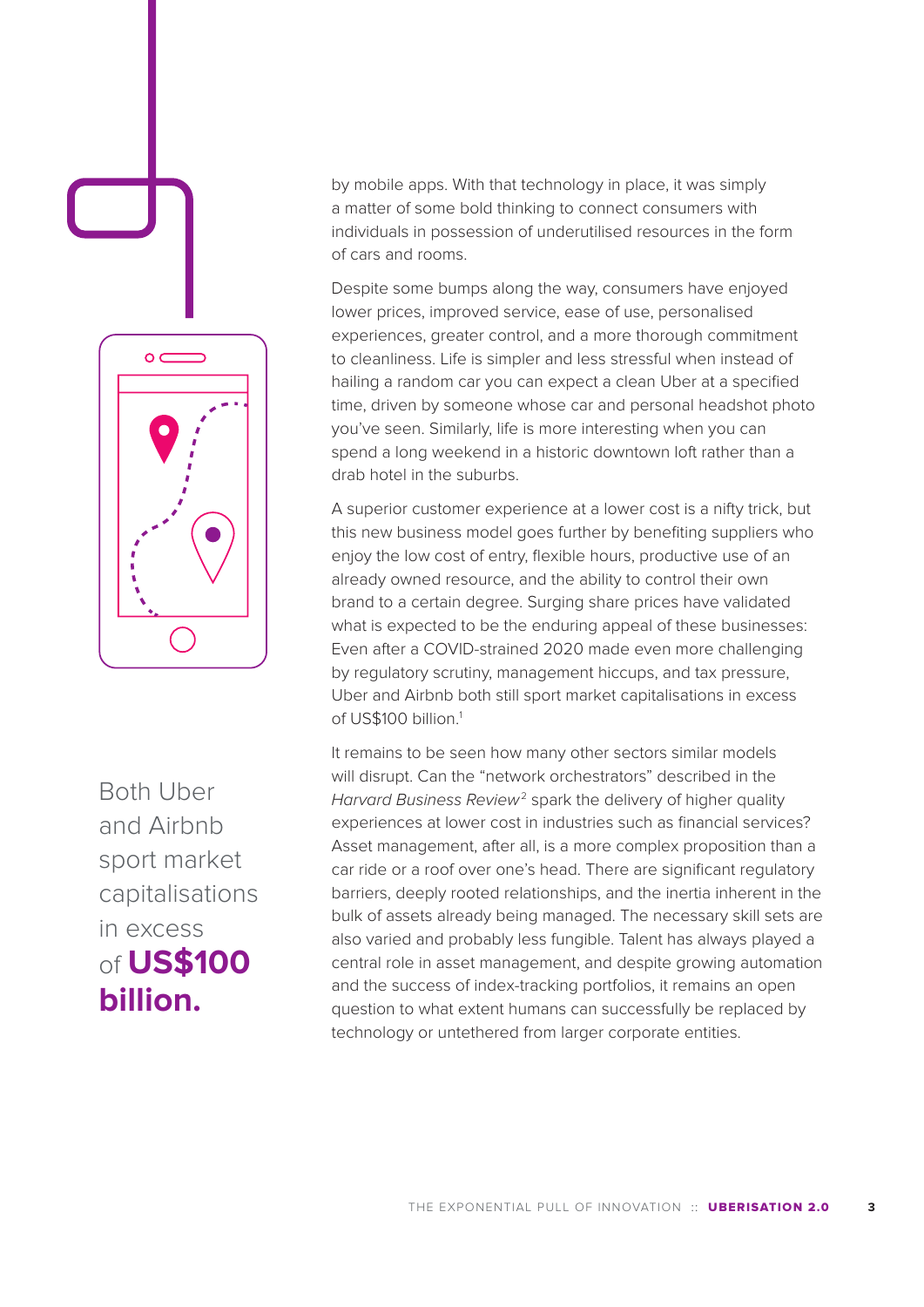In a 2013 study from Oxford University titled *The Future of Employment: How Susceptible are Jobs to Computerisation?*, 3 the authors make a number of prescient observations about the vulnerability of knowledge workers to more sophisticated technology increasingly capable of handling nuanced tasks. They concluded that despite the presence of many bottlenecks, "sophisticated algorithms could substitute for approximately 140 million full-time knowledge workers worldwide."

There is no question that the issue of machines replacing people is important, but it can obscure the other revolution happening in parallel: The atomisation of the labour force. Machines, after all, will certainly do more going forward, but people who can pull the right levers will succeed wherever they work. Michael Spence, winner of the Nobel Prize for economics, said "information technologies that automate, disintermediate, and reduce the costs of remoteness are also enabling the construction of increasingly complex and geographically diverse global supply chains and networks."4 He goes on to observe that the move toward more atomised global supply chains causes more competition in sectors that previously enjoyed a degree of protection.

**"The greatest improvement in the productive powers of labour, and the greater part of the skill, dexterity, and judgement with which it is anywhere directed, or applied, seem to have been the effects of the division of labour."** — Adam Smith

> Each of these trends alone represents a significant break from the past, but combined they promise a revolutionary approach to doing business. Employment is not a zero-sum game, and throughout human history, other jobs have often been created even as various forms of technology eliminated certain tasks. This means that while knowledge workers themselves are not necessarily in the line of fire, flexibility will become an even more prized attribute. The role of their erstwhile employers, however,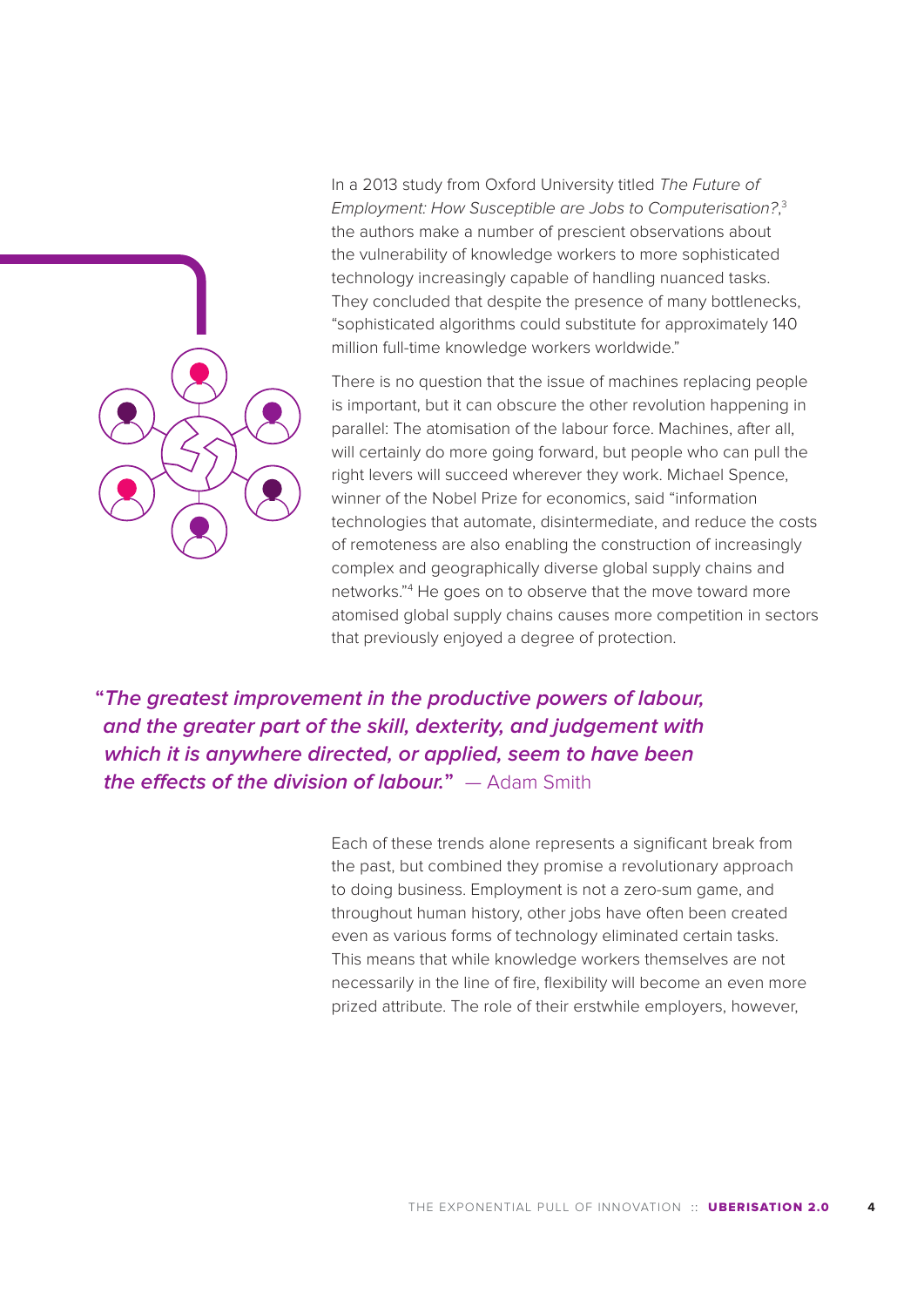becomes a question mark. The economics of work are likely to be radically reinvented and "the calculus changes when jobs are broken apart and atomised through Internet-enabled technologies. What is the future of work when micro-tasks are farmed out to disparate people and groups globally?"5



#### RECENT DEVELOPMENTS

#### **CRITICISM & REGULATION**

Disruptive innovations are rarely greeted with universal acclaim. Any threat to the traditional ways of doing things typically attracts some scrutiny, but its potential for wholesale change means Uberisation seems to attract more suspicion than most.

One of the primary criticisms levelled against this new business model involves the perceived mistreatment of workers who do not benefit from being classified as full-time employees. The issue of contract labour has been simmering for many years, but it came to a head in 2020 amid emerging stories of overworked and underpaid drivers without health insurance or retirement benefits. Charges of exploitation are countered with the observation that drivers work willingly and seem to enjoy many aspects of their job, not least of all the flexibility afforded by this arrangement.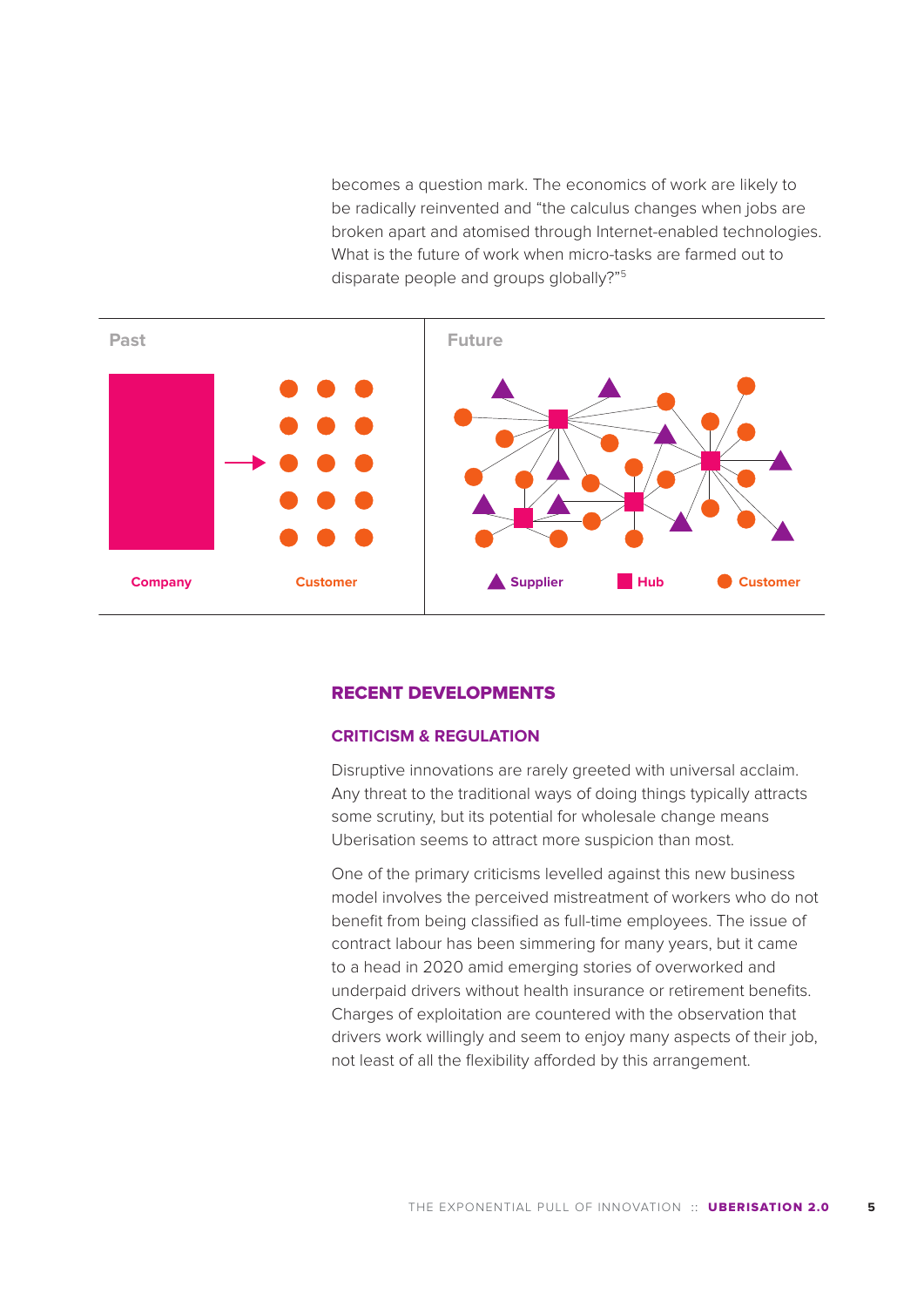Safety and standards are another topic of debate. Potential hurdles such as driver certification and rules governing the operation of hotels were largely sidestepped by start-ups.

Yet another development under the microscope is the ability of new business models to distort markets. The lure of substantially higher revenue promised by short-term rentals means the Airbnb phenomenon has driven up costs and severely constrained the stock of long-term residential rentals available in some locales, aggravating the affordable housing crisis already testing many communities worldwide.

All these concerns are exacerbated by the loss of tax and licensing revenue. Eager to revitalise their tax base and address the unease of (at least some) constituents, local jurisdictions have taken a variety of steps to mitigate the impact of new business models. Short-term rental companies have been challenged in many locales by statutes mandating minimum rental terms, growing regulatory requirements, and increased taxation. Ride-sharing start-ups have been shut out of some markets and were most recently threatened in California by Proposition 22, the most expensive initiative in the US state's history, which pitted companies like Uber and Lyft against a powerful alliance of politicians and labour groups.<sup>6</sup>

The resounding defeat of Prop 22 was widely viewed as validating these new business models, but efforts to regulate them will inevitably continue. A more recent ruling by the UK Supreme Court, for example, affirmed that Uber must treat drivers as workers rather than contractors, potentially threatening the growing array of businesses that depend on gig workers.<sup>7</sup> Untangling the benefits and disadvantages will take time and probably result in a patchwork of new regulations, but the result will almost certainly be industries that look very different from their immediate predecessors and offer an upgraded customer experience.

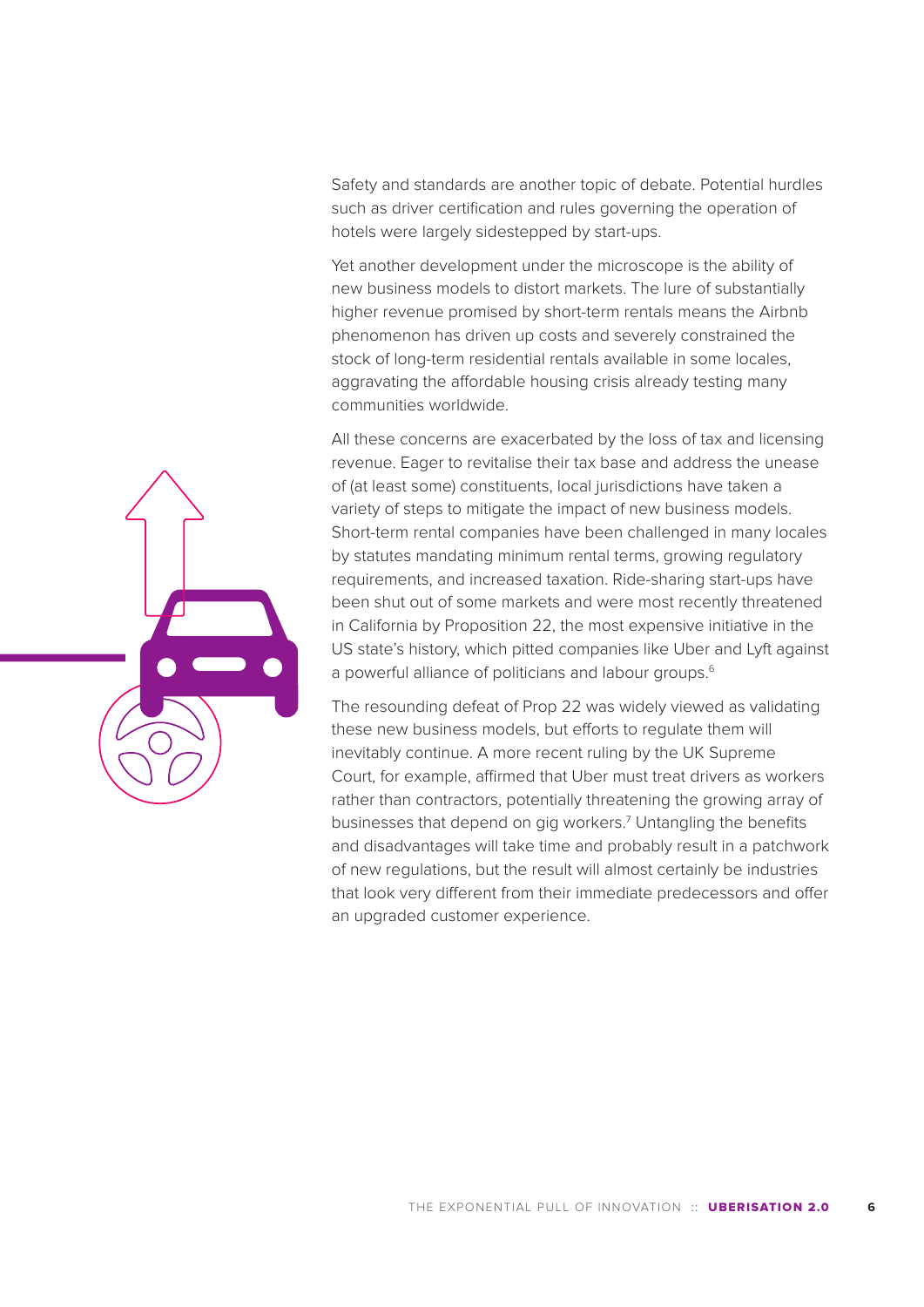#### **COVID-19 CHANGES EVERYTHING**

Mating the asset management sector with the gig economy seemed like the most speculative position we staked out five years ago, but COVID-19 has changed that. The pandemic accelerated everything, particularly with regard to the previously widespread assumption that businesses required physical offices, dedicated infrastructure, and permanent employees. When most of the world's office workers suddenly started working via the cloud and VPNs, most financial firms experienced a surprisingly smooth transition. Widely available technical infrastructure means it is clearly possible to run complex businesses with geographically scattered workforces. Even better, eliminating commutes means that productivity can be improved.



The gig economy is more prominent than ever, with apps and social networks empowering individuals in myriad ways. Demand for drivers has slumped, but there has been a concurrent spike in demand for deliveries of everything from dinner to drugs. Demand is so strong that there is remarkable price elasticity: The cost of food delivery has risen from 5% to closer to 30% of the total price.<sup>8</sup> Consumers adapt quickly. As they interact with increasingly sophisticated technology and platforms, people's expectations shifted quickly, raising the baseline. Businesses cannot be complacent, at the risk of being displaced by a more innovative interloper.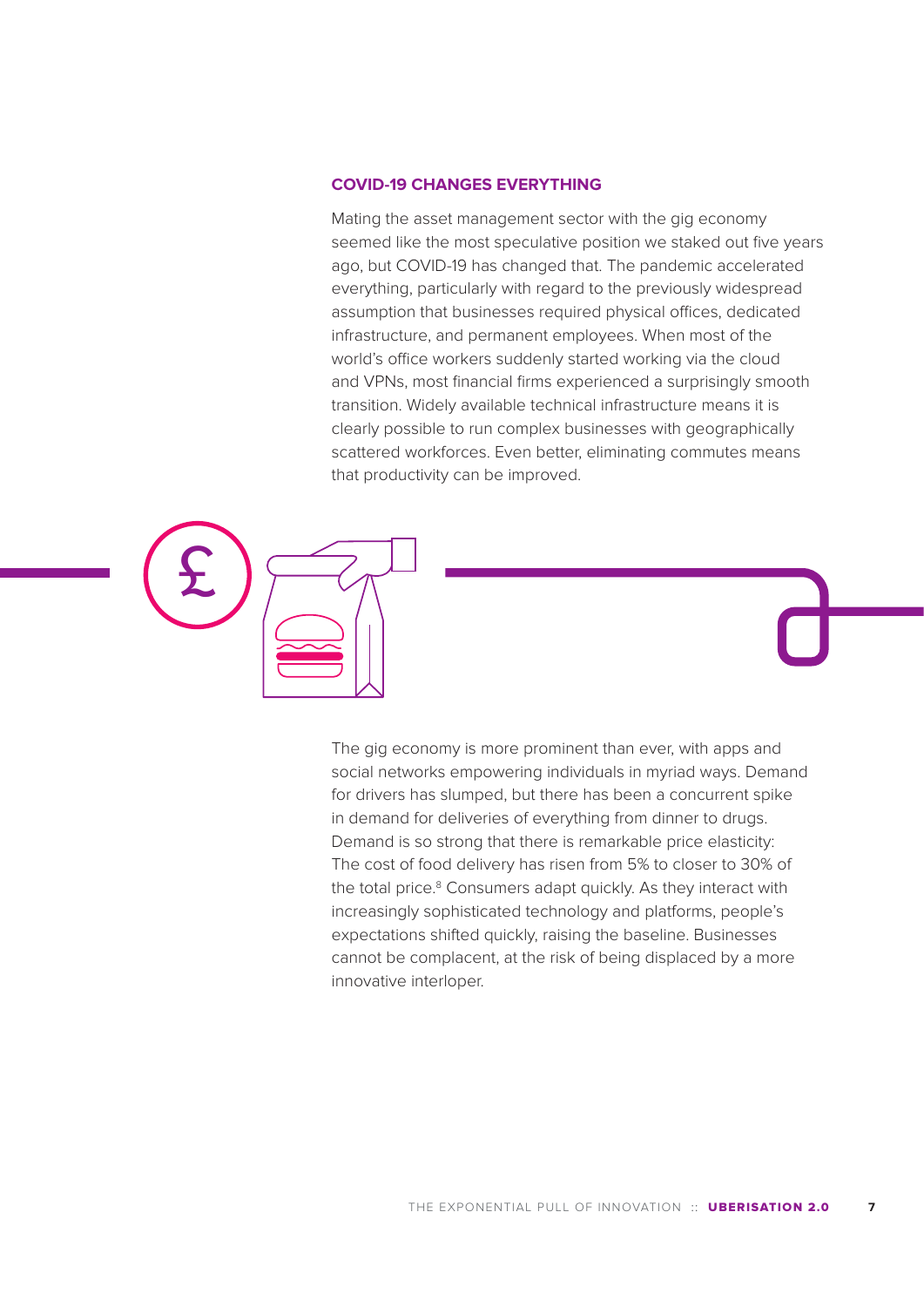

The transition to remote work has not been entirely seamless. While some employees have thrived and become more productive, others have proven harder to motivate. Morale is inconsistent and can be challenging to shore up, although managers continue to search for novel ways to boost team spirit. Productivity gains can also be undermined by sub-optimal workspaces, the presence of children, or other distractions.<sup>9</sup> Ideation and collaboration are clear challenges, and it requires creativity to exhibit leadership and effectively mentor younger employees from a home office. Mental health is being taken more seriously as the isolation associated with the pandemic drags on.

The basics of talent management may be even more challenging. Recruiting has slowed in the face of reluctance to make remote hires, and compensation plans are being revisited as performance metrics are adapted to the new reality. Paid Time Off (PTO) policies are being revisited because homebound employees have nowhere to go. It is also not clear whether employees working from home should be compensated on par with their colleagues in the office. There doesn't appear to be much correlation between overall productivity and working from home, but anecdotal evidence suggests a growing gulf between over- and under-achievers.

There is widespread stoicism, but some companies are choosing to view the current environment as an opportunity to re-examine their business models. Some have concluded that they can significantly reduce overhead by reducing their physical footprint. Conversely, others are finding it necessary to expand their footprint in order to accommodate additional space between, and safety among, employees. Others have observed that their frustrated attempts to build more diverse workforces in situ are more attainable if workforces are geographically dispersed. Working from home may even prove to be a boon for efforts to integrate more neurodiverse individuals who offer unique skills but can

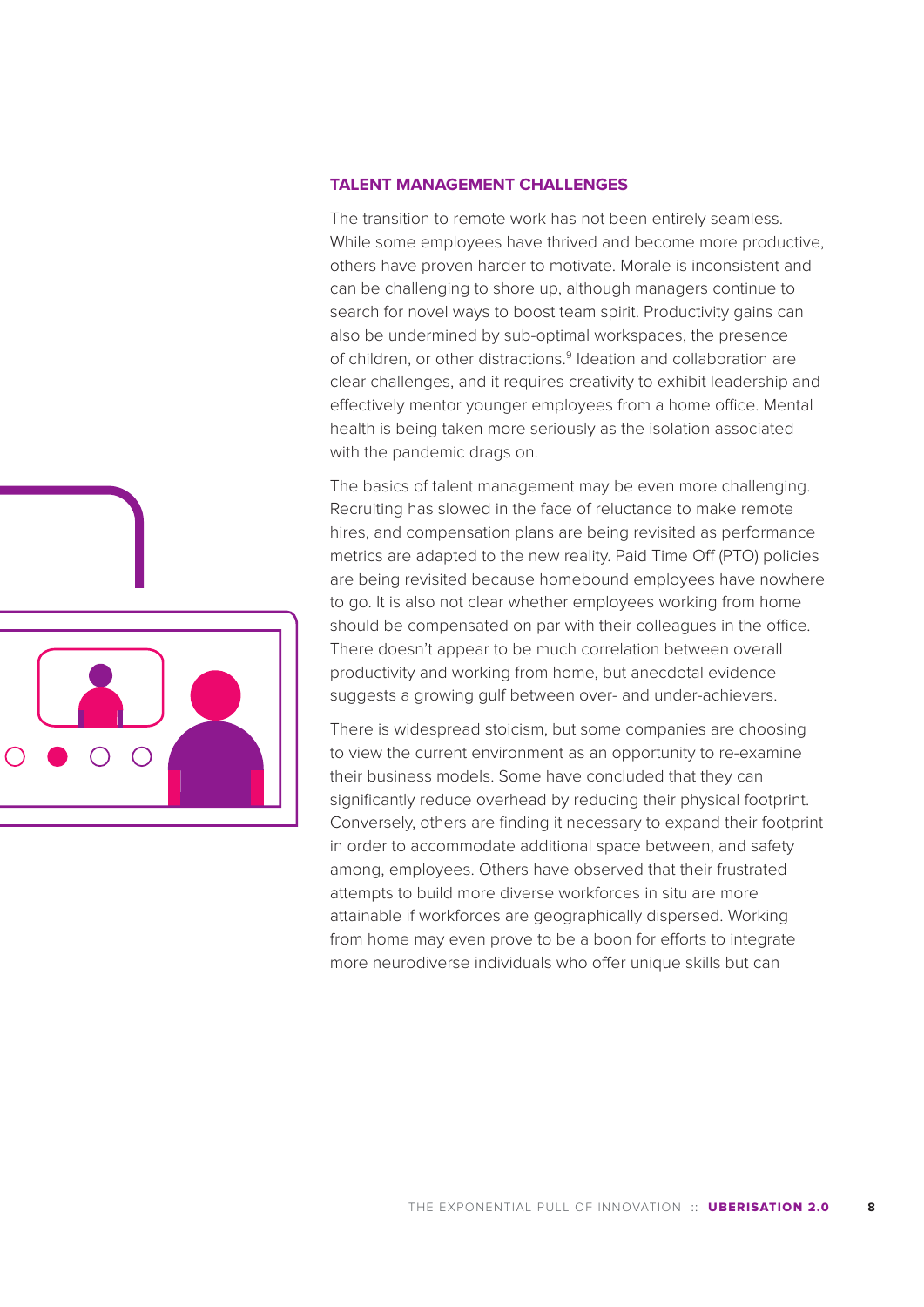## Central to this transition is **the issue of culture.**

find it challenging to function in traditional office environments. As meaningful distinctions between remote employees and independent contractors fade, others may go further by choosing to become something more akin to network orchestrators.

Central to this transition is the issue of culture, a prized and carefully guarded trait of most financial firms. As tasks are distributed more broadly, will culture continue to matter? Will mercenary attitudes undermine carefully cultivated collegiality? Can culture thrive in the absence of physical space? How important are conference rooms and cafeterias? How will a company's ethos evolve in the absence of the proverbial water cooler?

#### EFFECT ON FINANCIAL SERVICES

#### **BREAKING WITH THE PAST**

When we first wrote about Uberisation five years ago, we asked whether asset managers could gain a competitive advantage by shifting more pieces of their value chain to others. Based on the strong growth of sub-advisory arrangements and operational outsourcing, it seemed logical that there would be similar opportunities in distribution, research, IT hosting, product development, data management, human resources, and other functions. Facing new competitors and cost pressure, asset managers might find that networked business models could lay the foundation for more consistent and sustainable growth. As we noted then, "With today's computing platforms, companies can easily connect with talent and resources far beyond organisational bounds."10

Those organisational bounds came crashing down in early 2020 as COVID forced everyone to work from home. With employees untethered from physical offices, the stage was seemingly set for a wave of Uberisation, with independent contractors taking the place of full-time employees. Companies are understandably reluctant to part with their most cherished assets, so this transition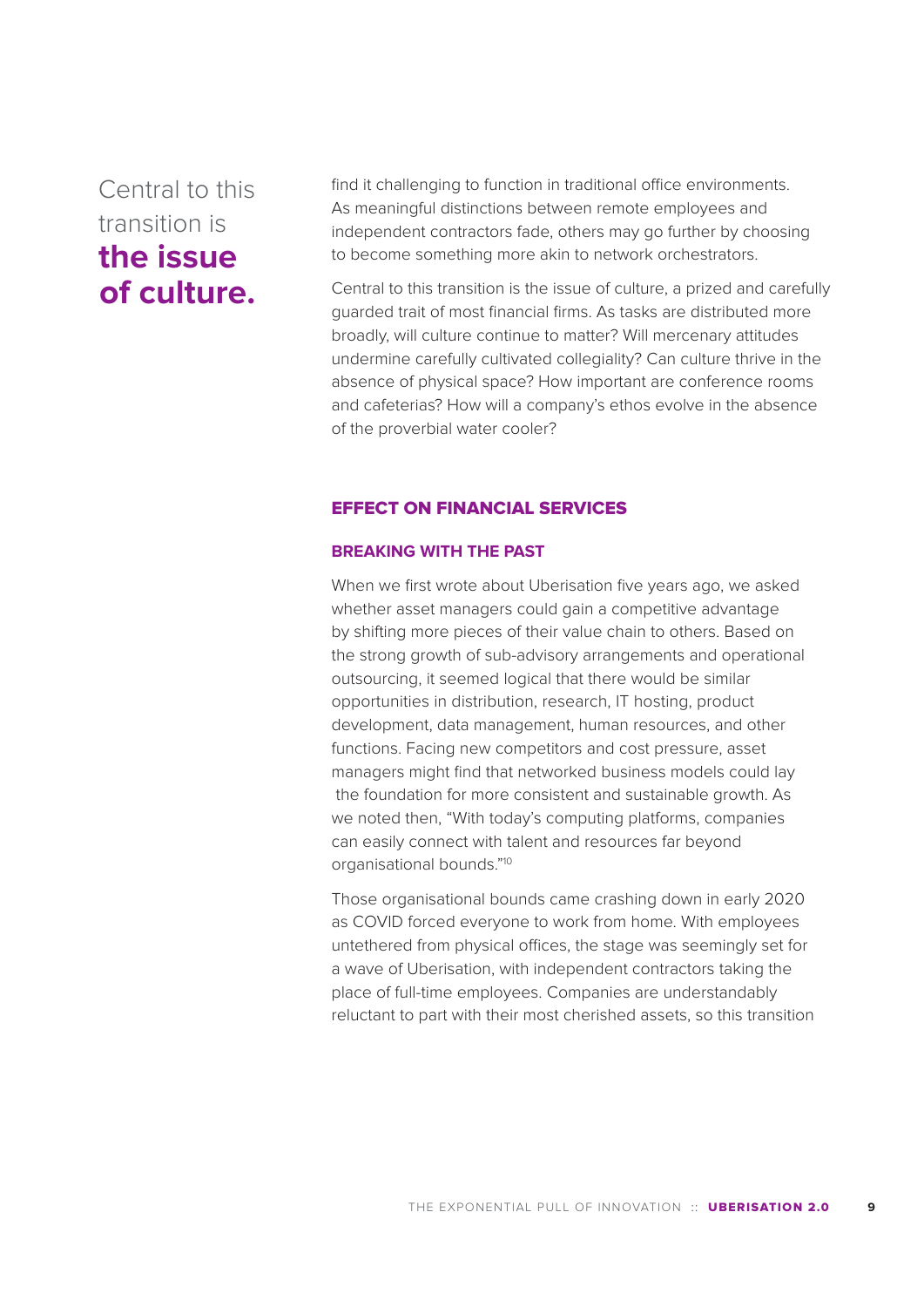has not yet materialised in any wholesale way within the established asset management industry. We may, however, see less emphasis on full-time employees as hiring resumes, with more firms choosing to engage with independent contractors who enable them to get the same work done with more flexibility.

Meanwhile, we are seeing the growth of a parallel investment industry unfettered by the traditions and rules found at existing firms. This new world reflects the essential characteristics of Uberisation more precisely than a rejiggered version of an old industry ever could. Much like Uber, it represents a reimagining of an industry built around platforms and peer-to-peer transactions that reduce friction and costs.

Any mention of P2P is likely to remind readers of Napster and other file-sharing sites from the 1990s. Despite successfully disrupting the music industry, they eventually gave way to new digital platforms that actually generated revenue for asset owners. Services such as transportation and portfolio management may reflect significant intellectual property, but they are not protected by copyright. As a result, they are more susceptible to disruption by interlopers who are not shy about taking on legacy business they view as bloated and inefficient.

#### **INNOVATION AT THE SPEED OF THOUGHT**

How do you protect the value of ideas? A strong brand helps, but that has become notoriously difficult for asset managers whose relationships are often intermediated by advisors and consultants. Many turn to content marketing in an effort to highlight their core competencies. The difficulty with thought leadership is how to display original thinking in an extremely crowded market in a consistent manner over time. Competitive pricing is always attractive but erodes the top line. Strong distribution is a sound strategy that may ultimately come under serious attack if younger and increasingly affluent consumers migrate to completely new online platforms.

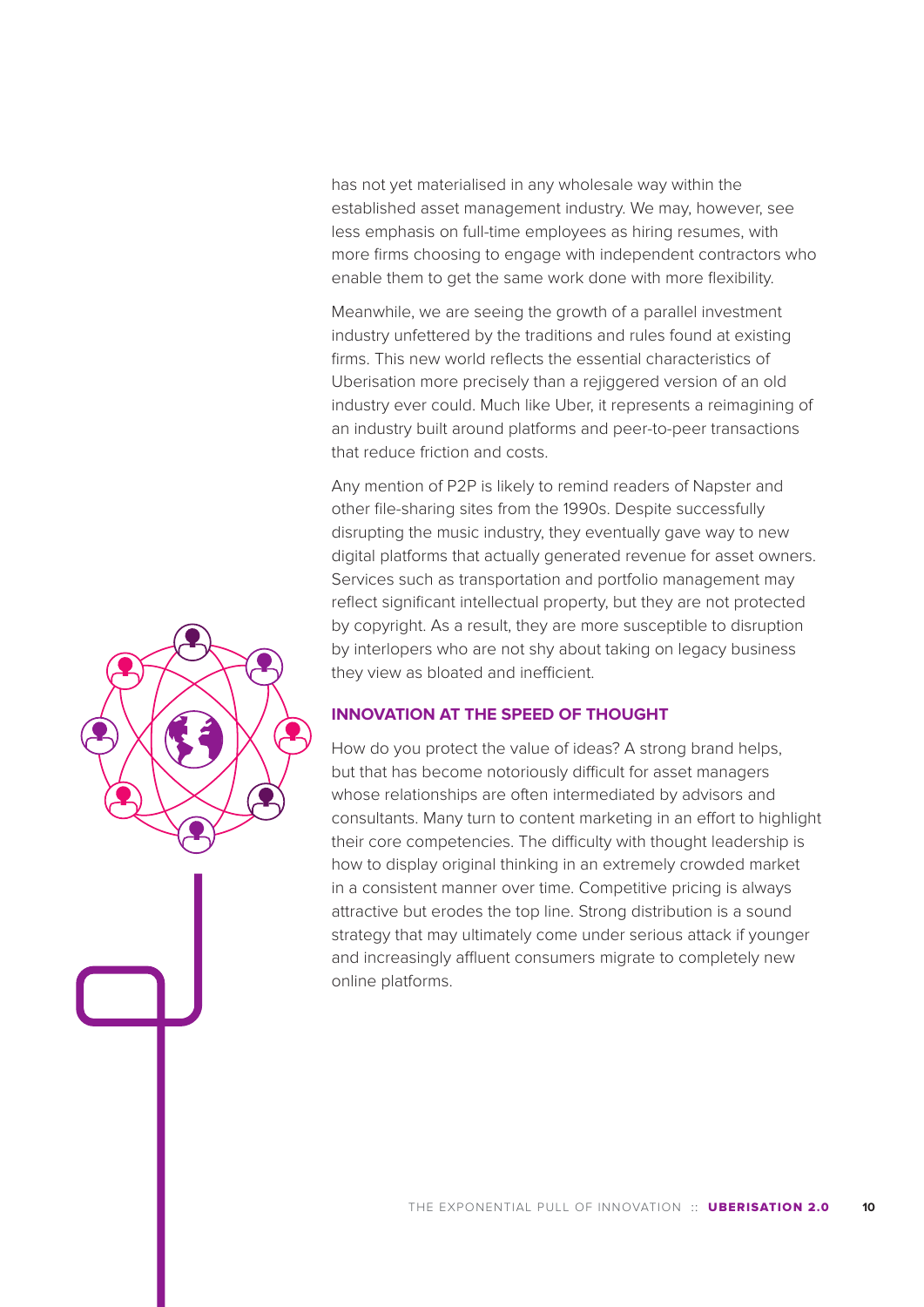Rather than amplifying existing ideas, well-funded start-ups are using technological innovation to stake a claim in the emerging fintech ecosystem. Technology is already permitting the creation of banks unencumbered by physical infrastructure, direct lending platforms generating superior yields, and customised planning and advice at affordable rates. Robinhood has a famously compelling interface. SoFi has proven adept at bridging silos and creating a holistic experience. Many fintech unicorns got their start in payments, lending, or banking, but investment management is squarely in their sights, and the real-time feedback loops and market platform afforded by social media mean they could theoretically ramp up their visibility and competitiveness in record time.

The GameStop saga of early 2021 further illustrates the disruptive power of technology; this time by coordinating the actions of many otherwise unrelated individuals to create an outsized impact on the markets. Dismissed by some as a simple pumpand-dump scheme, this incident nevertheless underscores the power of decentralised action in the service of an idea. Is there a business model there? Perhaps. We cover several in our report on Twitterisation. This particular episode, however, illustrates the power of atomisation and hints at potential competition for professional money managers. Few are interested in mobs replacing analysts, but there is something to be said for the wisdom of crowds, especially those empowered with instantaneous information, sophisticated technology, and the age-old desire to eliminate the middleman. Notwithstanding the trust factor, advanced performance analytics may ultimately lower the barrier between professionals and amateurs, highlighting superior investment skill wherever it is found.

The business model revolution is about more than simply blowing up hierarchical organisations or transitioning from employees to contractors. It is also about reducing friction and transaction costs. Michael Munger, the author of *Tomorrow 3.0: Transaction Costs and the Sharing Economy*, notes "The middleman sells reductions in transactions costs, at a price much less than the transactions

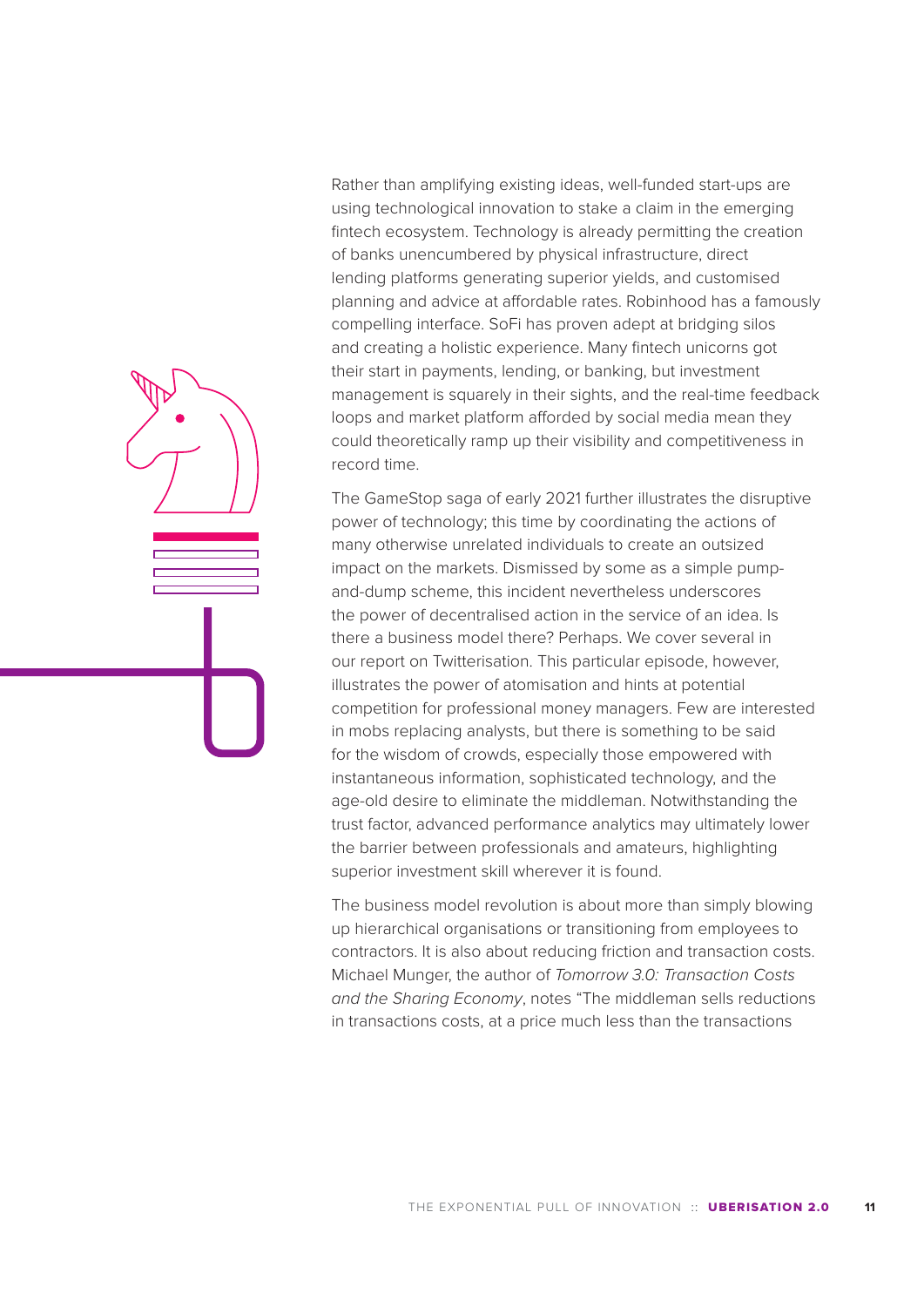

Ethereum's locked-in value rose to more than **US\$13 billion**

in 2020.

costs being replaced. This in turn makes possible transactions that otherwise would never happen." Like Uber and Airbnb, companies such as MarketAxess sell reductions in transaction costs, leading to greater transaction volume. Though well established now, the electrification of trading was initially revelatory in the notoriously fractured and non-standardised world of bonds.<sup>11</sup> The success of platforms like Liquidnet and Tradeweb also illustrates the ability of new networks to reshape markets. The banks that dominated fixed-income trading for so long are increasingly being side lined by investors choosing to buy and sell among themselves.<sup>12</sup>

#### **REVOLUTIONARIES & SURVIVORS**

One route to long-term success may involve the embrace of decentralised finance, or DeFi as it is commonly known. DeFi is aimed squarely at disrupting existing financial transactions and intermediaries through the use of blockchain technology. The ability to embed smart contracts in Ethereum (the second-largest cryptocurrency after Bitcoin) makes DeFi an intriguing enough value proposition that its locked-in value rose from less than US\$1 billion to more than US\$13 billion in 2020. DeFi protocols are proliferating quickly and now include asset management tools, lending, derivatives, insurance, prediction markets, and myriad other applications. Some even offer backbones for communities built around shared ideals and resources, effectively promising an alternative to traditional corporate structures. Of particular interest to traditional asset managers will be tokenisation, where non-custodial transactions could theoretically involve the buying and selling of virtually any asset by anyone with a cryptocurrency wallet. Ownership stakes in idiosyncratic and illiquid assets would suddenly become not only tradable but also divisible.

As of early 2021, DeFi is still a niche, but the growing interest in cryptocurrencies by mainstream financial firms suggests there could be more widespread integration around the corner. Barriers including a steep learning curve and arcane jargon are being overcome as the two worlds come together. Large,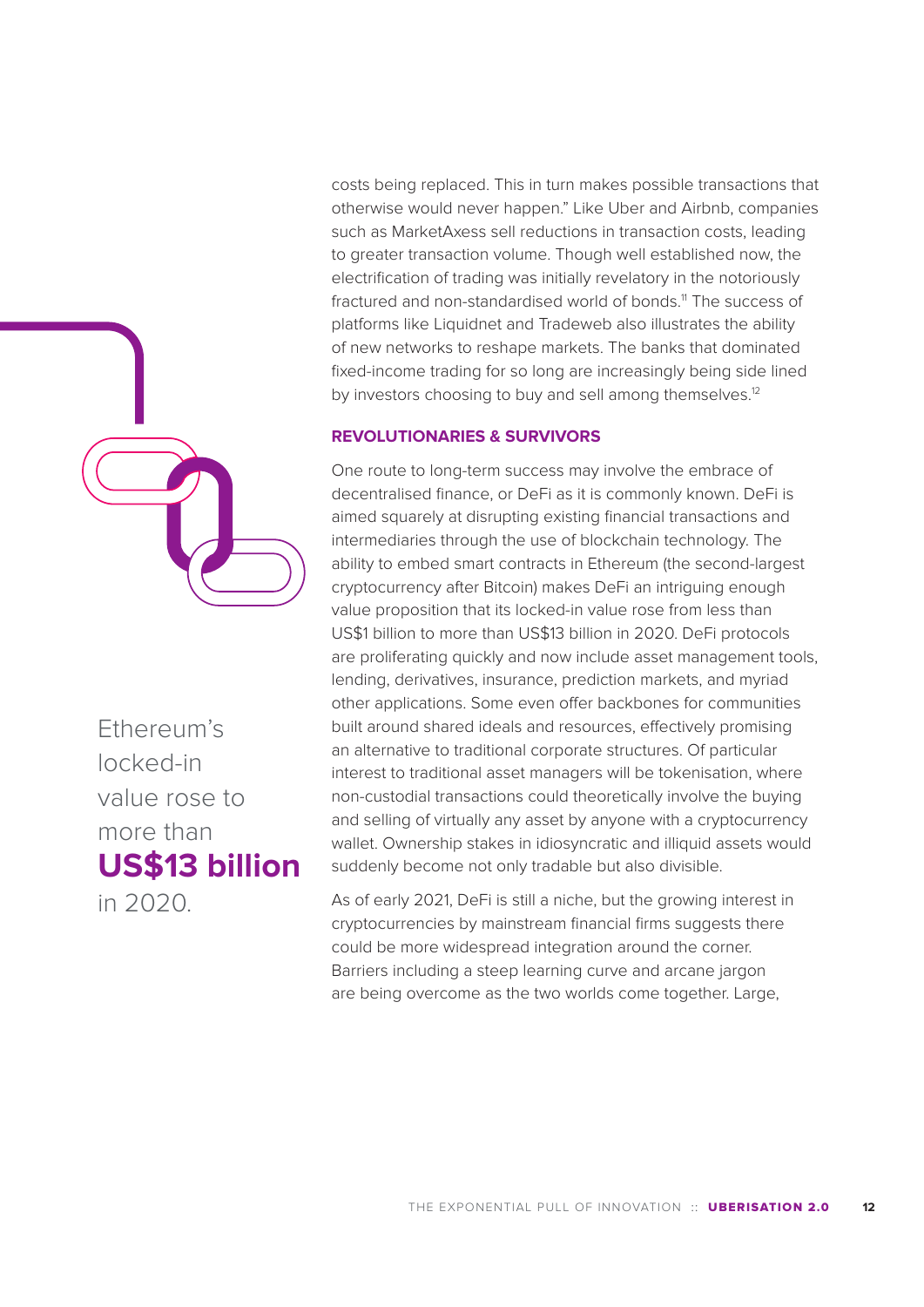highly regulated markets might prove more resistant, but DeFi promises a quantum leap forward for developing markets, much like mobile telephony did for countries with little existing telecommunications infrastructure.

Despite the onslaught of new competitors, it would not be surprising to find that well-capitalised incumbent financial firms are up to the challenge. After all, the industry is already responsible for some of history's most enduring and effective networks, with Exhibit A being the stock market. Such incumbents endorse the power of ideas, free markets, and meritocracies. With significant capital on hand, they can also always choose to invest in disruptive competitors if their own efforts fall short or if they are looking for a catalyst.

Already primed to look for the next big thing, at least some asset managers will look past their institutional blinders and carefully observe their environment and weigh alternative ways of doing business. Central to their analysis will be a careful examination of where economic value is accruing as business models evolve. Understanding that it is increasingly impractical to be all things to all people, there will also be greater emphasis on segmentation, specialisation, and integration. It may no longer be possible to control all the parts, but every effort must be made to control outcomes and experiences.

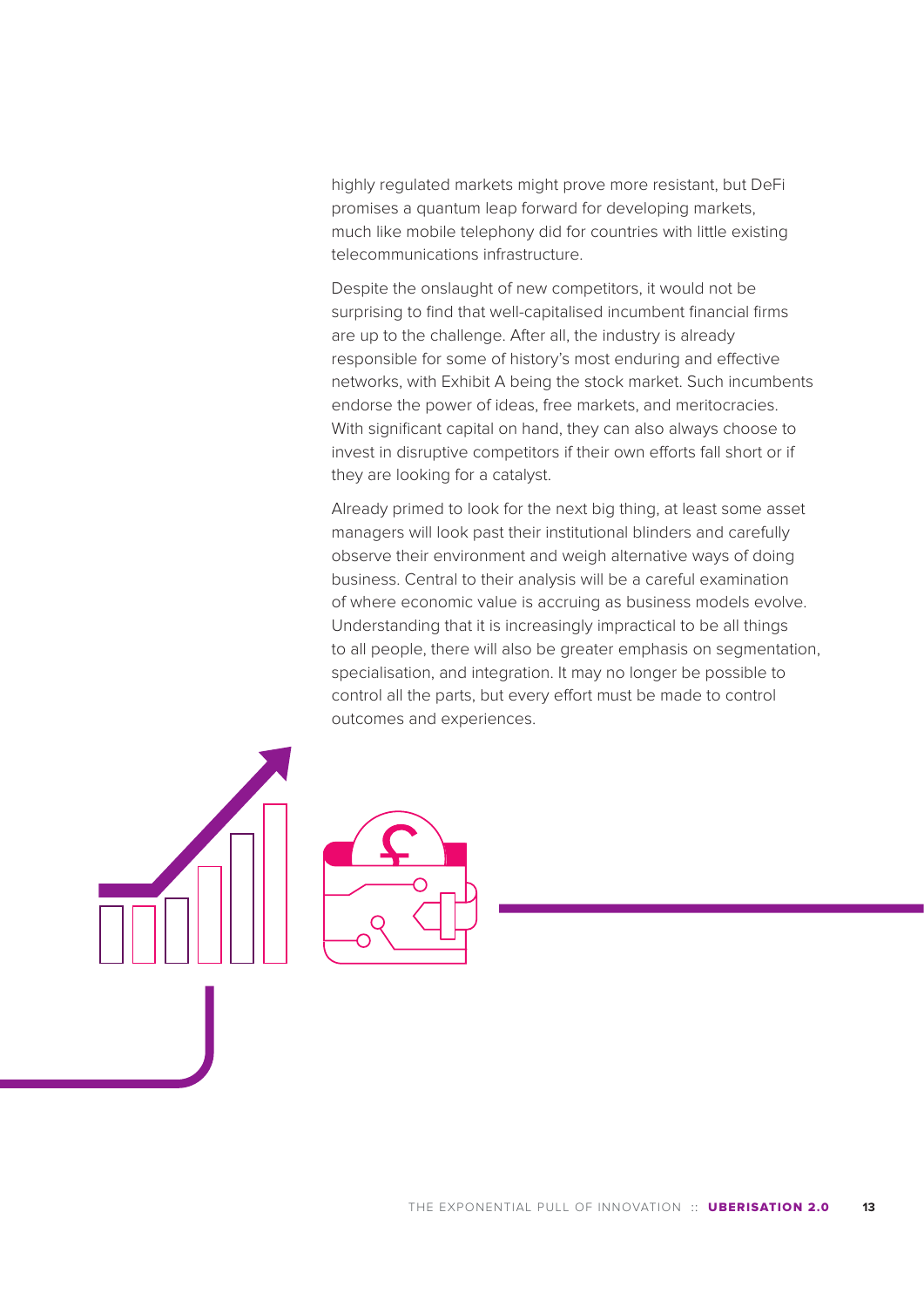# ASSET MANAGEMENT EXAMPLES

Investing—as central as it is is only **part of the overall picture**.

 $\bigcap$ 

ហុ <mark>ប</mark>

The financial services sector is already more fragmented than it used to be in the days of large, vertically integrated organisations spanning banking, brokerage, and investments. Open architecture empowered independent managers long ago, and most firms operate within a constellation of service providers and vendors of various kinds. Within these networks there is no shortage of entities that simplify the investment process for institutions as well as individuals: Consultants, databases, advisors, and trading platforms. But investing—as central as it is—is only part of the overall picture. It's more complicated than catching a ride or booking a room. As important as these intermediaries are, they're not really carving out new space in the ecosystem along the lines of an Uber or Airbnb.

The following firms are noteworthy demonstrations of the potential for Uberisation in asset management. Some are still in their infancy, while others are more established. The list should be considered illustrative rather than exhaustive.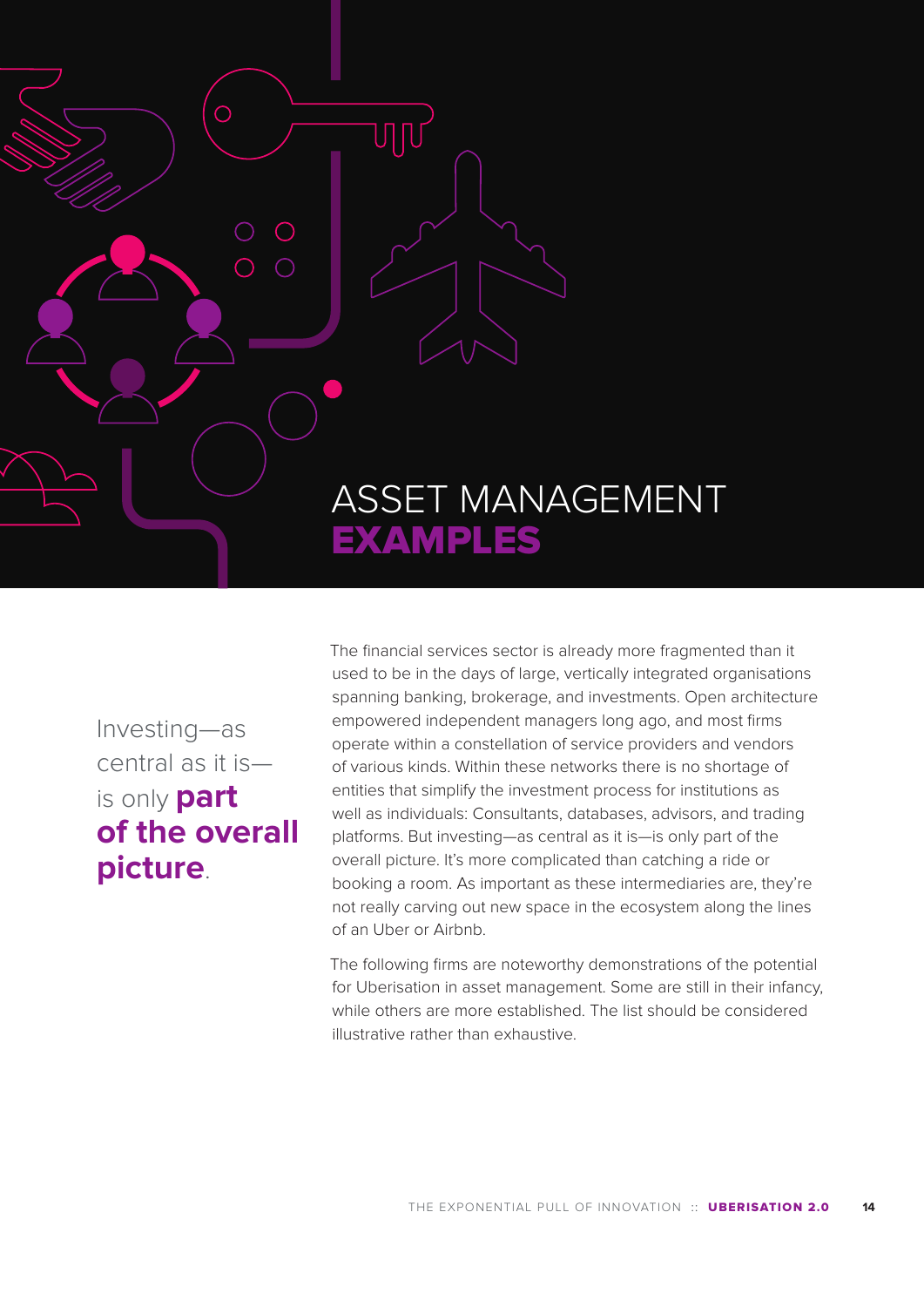#### INVESTMENT RESEARCH

Atomisation of the asset management industry can only occur when the right tools and technologies are in place to support the intuitive and customisable interaction with data, analytics, and insights. This is an area of intense focus, with both start-up and legacy firms scrambling to capture mindshare among professional and amateur analysts alike.



**AnalystHub** offers analysts the compliance infrastructure and support necessary to offer their services as a standalone service. It works as a gateway to all of the essential publishing, CRM, and compliance tools needed to run a business. Combined with the growing market for models, this could theoretically enable distributed research functions, permitting customised approaches without integrated in-house research.

**Fundmap** supplies business intelligence to the world of institutional investing, supporting business development efforts with data on investors and mandates. Further highlighting the fact that the institutional world is as ripe for disruption as retail investing, **Procensus** aims to bring transparency via extensive polling of industry insiders, resulting in a community sharing opinions on everything from IPOs to M&A deals.

Rather than offering market intelligence, some firms are opting to sell the tools needed for the job. **Accern** offers a "no-code development platform"13 for AI workflows, simplifying the analysis of social media and blog posts.

**Sentifi** is also focused on professional investors. Their analytics engine is supplied with social media feeds alongside other types of unstructured data as well as traditional financial information. Analytical outputs provide context for external events, facilitating idea generation, trades, and portfolio monitoring. The company sets itself apart with a ranked list of 14 million influencers.<sup>14</sup>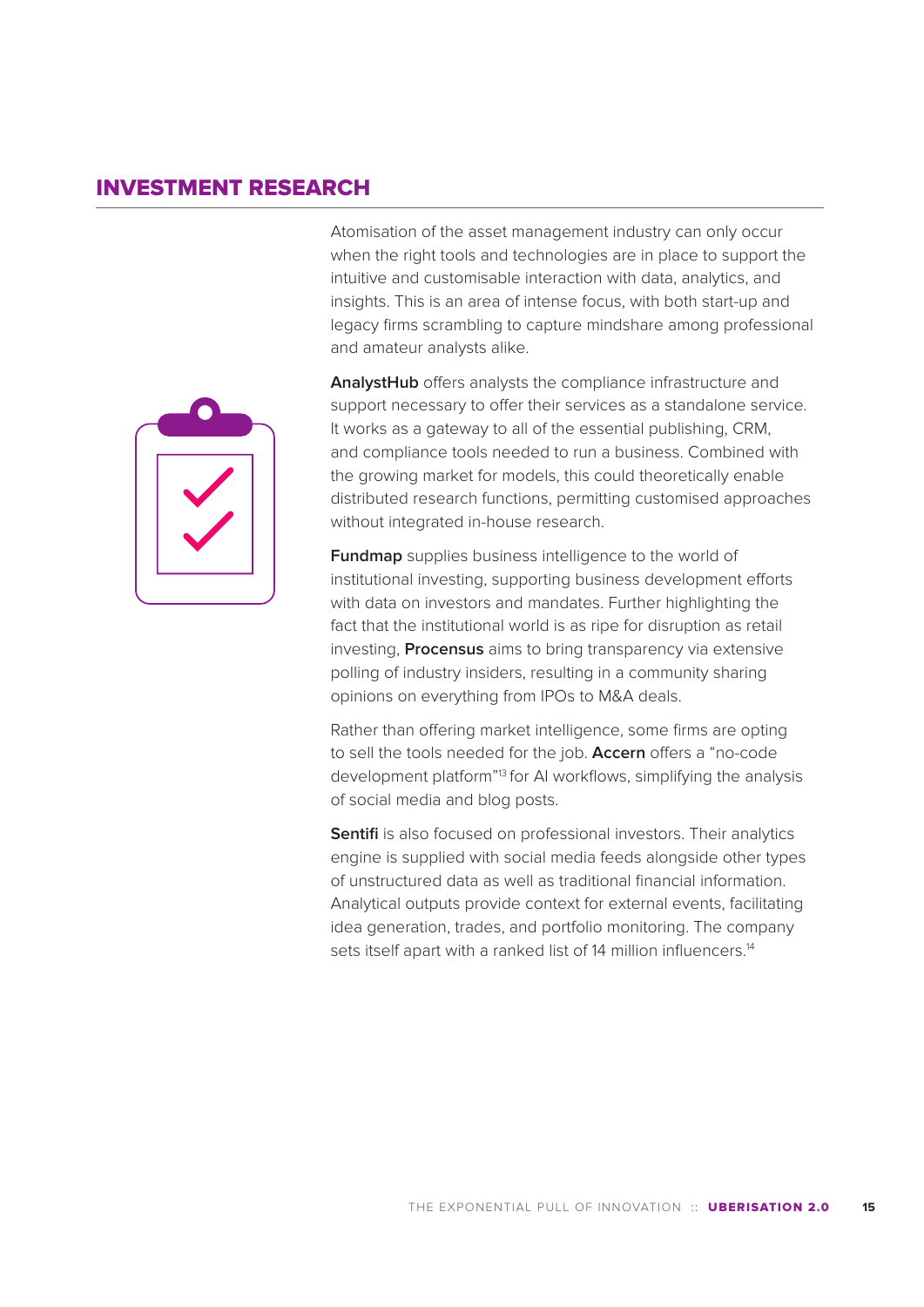#### INVESTMENT RESEARCH (CONTINUED)

**Estimize** takes a different approach to a similar idea. Rather than relying on external social media platforms, it was created to serve as a virtual community for asset management professionals, focused on the sharing of financial estimates from analysts and investors. The company has carved out a unique niche for itself by banking on the wisdom of the crowd, and it is expanding its footprint by integrating with established industry data platforms such as **Bloomberg**.



**Dataminr** uses an AI that understands 80 languages to scour hundreds of millions of publicly available data points each hour to provide early detection of risk factors. Social media feeds comprise a critical input for this process, which informs the riskmanagement efforts of an assortment of blue-chip clients.

While it is not unusual for analytics firms to integrate social data into their offering, some independent firms are laser-focused on this area. **Stocktwits** now bills itself as the world's largest community of investors and traders, with more than two million registered users.15

**Trade Ideas** positions itself as an AI-augmented market intelligence platform supplying active traders with unparalleled access to comprehensive, real-time market data along with myriad tools for planning and executing trading strategies.

#### DATA PLATFORMS

**BattleFin** focuses on sourcing, organising, evaluating, and vetting alternative data. **Demyst** has a similar value proposition, offering users in financial services a fast and safe way to discover, evaluate, and use data from what they claim is the world's largest data marketplace, with access to hundreds of sources. Meta-markets are also emerging. It was announced in September 2019 that Demyst would be joining the **Snowflake** data exchange, an already substantial market maker for data across industries.<sup>16</sup>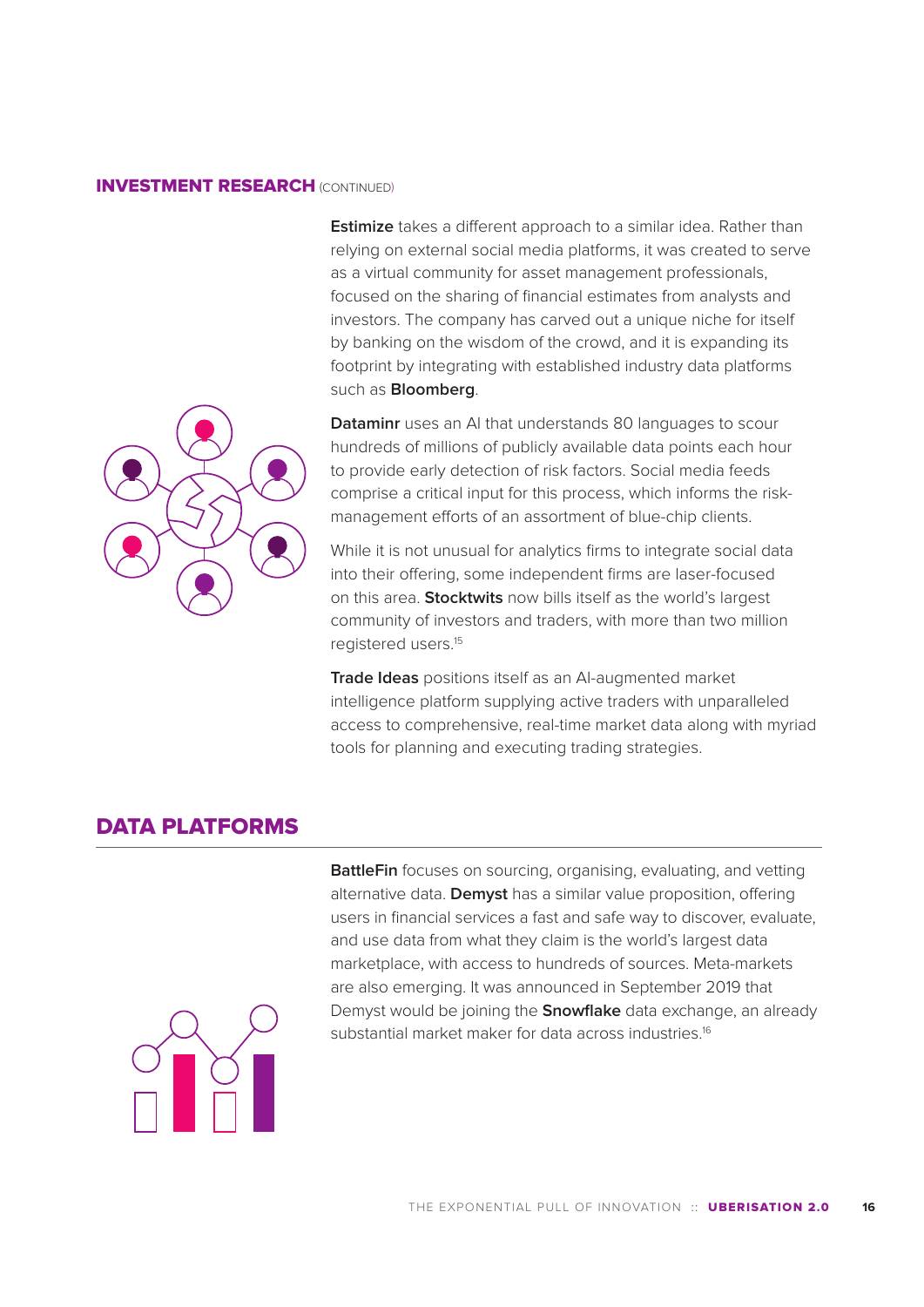#### **DATA PLATFORMS (CONTINUED)**

**PeerNova** attempts to solve some of "the most prevalent challenges in the financial industry" by enabling financial firms to perpetually synchronise their data across multiple internal and external systems. Its Cuneiform Platform is said to simplify reconciliation, automate exception processing, and provide end-to-end operational visibility across workflows in real time.

#### SOCIAL INVESTING

Closely tied to sentiment analysis is the business of social investing or mirror trading. Founded in 2006, **Covestor** was among the first to let investors follow and mimic the portfolios of others based on their investing styles and track records. The company has since been acquired by **Interactive Brokers Group**.

Other social investing platforms such as **Open Folio**, **Tip'd Off**, **Stocktwits**, and **eToro** compete for market share, relying in part on the concept's appeal to millennials. **ZuluTrade** alone has 10,000 traders (aka signal providers) from 192 countries and offers access to a wide assortment of asset classes including stocks, commodities, forex, and cryptocurrencies. **Ayondo** and **Tradeo** are further examples of social trading platforms.

Based in Austria, **Wikifolio** serves traders who are confident that they have something others will want, empowering them to turn their portfolios into full-fledged financial products ("wikifolios"), listed on Europe's leading exchange for structured products.

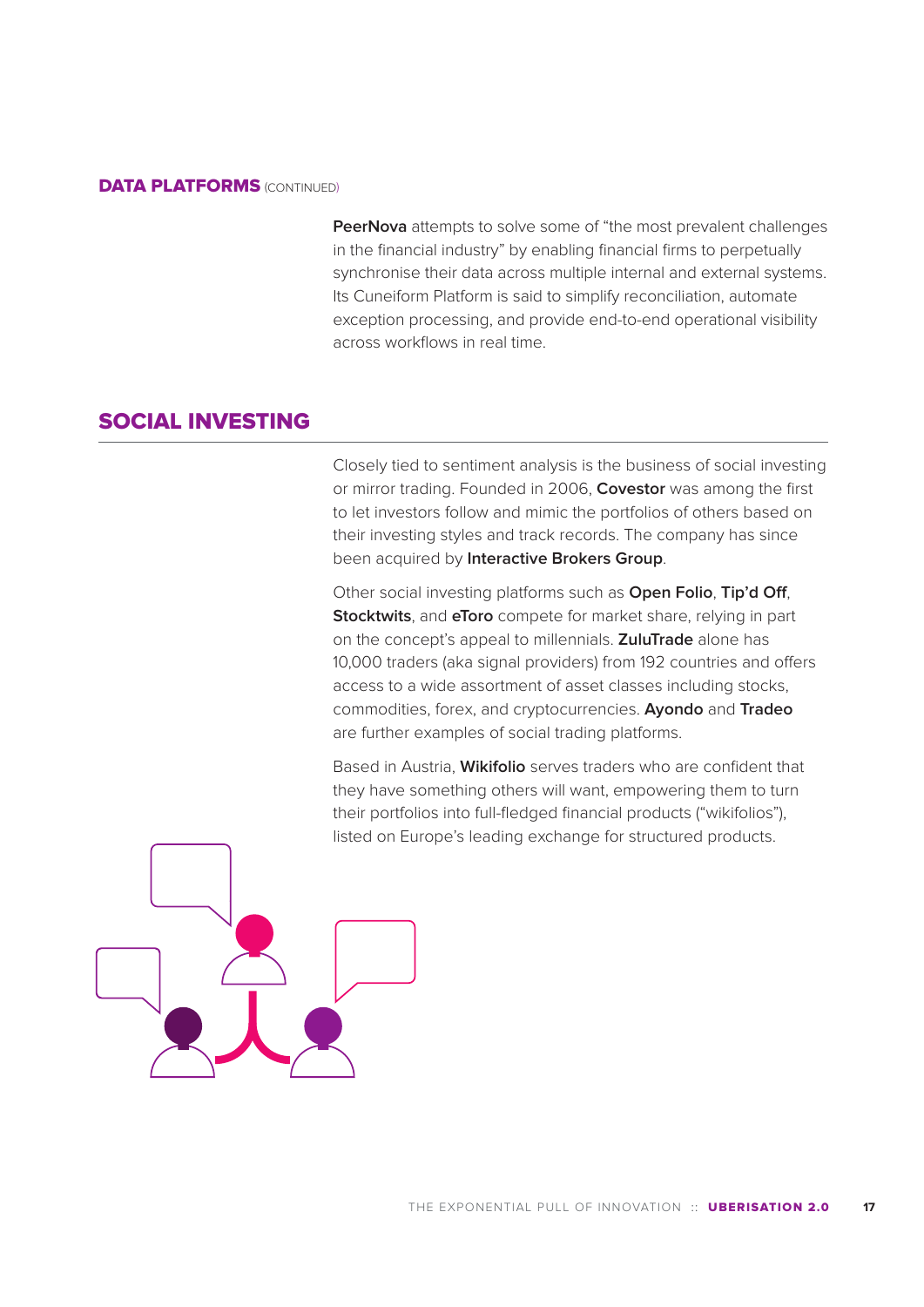#### **EXCHANGES**



**Palico** is one of several firms attempting to bring transparency and liquidity to private markets, enabling the buying and selling of primary and secondary private equity interests.

**Nasdaq**'s acquisition spree underscores a deep understanding of the growing demand for markets and clearinghouses of all kinds. The company is positioning itself as a hub not only for private market transactions, but also for the buying and selling of many different types of data and information.

**Zanbato** is a crossing network for private securities that provides market data, counterparty verification, and order execution to broker/dealers and institutional investors. **OurCrowd** is a global crowd investing platform for accredited investors. **Fundbase** aims to make alternative investing more accessible and efficient, allowing investors to find, trade, and monitor high-conviction investments while communicating and collaborating with one another.

#### DEFI

**Enzyme Finance** (previously known as Melon) was founded in 2016 to leverage the unique characteristics of Ethereum in order to empower anybody to create their own fund. Its on-chain asset management tools promise to allow users "to build and scale investment strategies of your choice — from discretionary and robo to ETFs and market making."17 **dHedge** offers users the opportunity to create decentralised hedge funds on Ethereum.



**Furucombo** takes a unique approach to constructing DeFi portfolios, simplifying asset allocation and transactions by using a drag-anddrop user interface. **Aragon** facilitates the creation of decentralised autonomous organisations (or DAOs) with a suite of applications centred on tokenisation.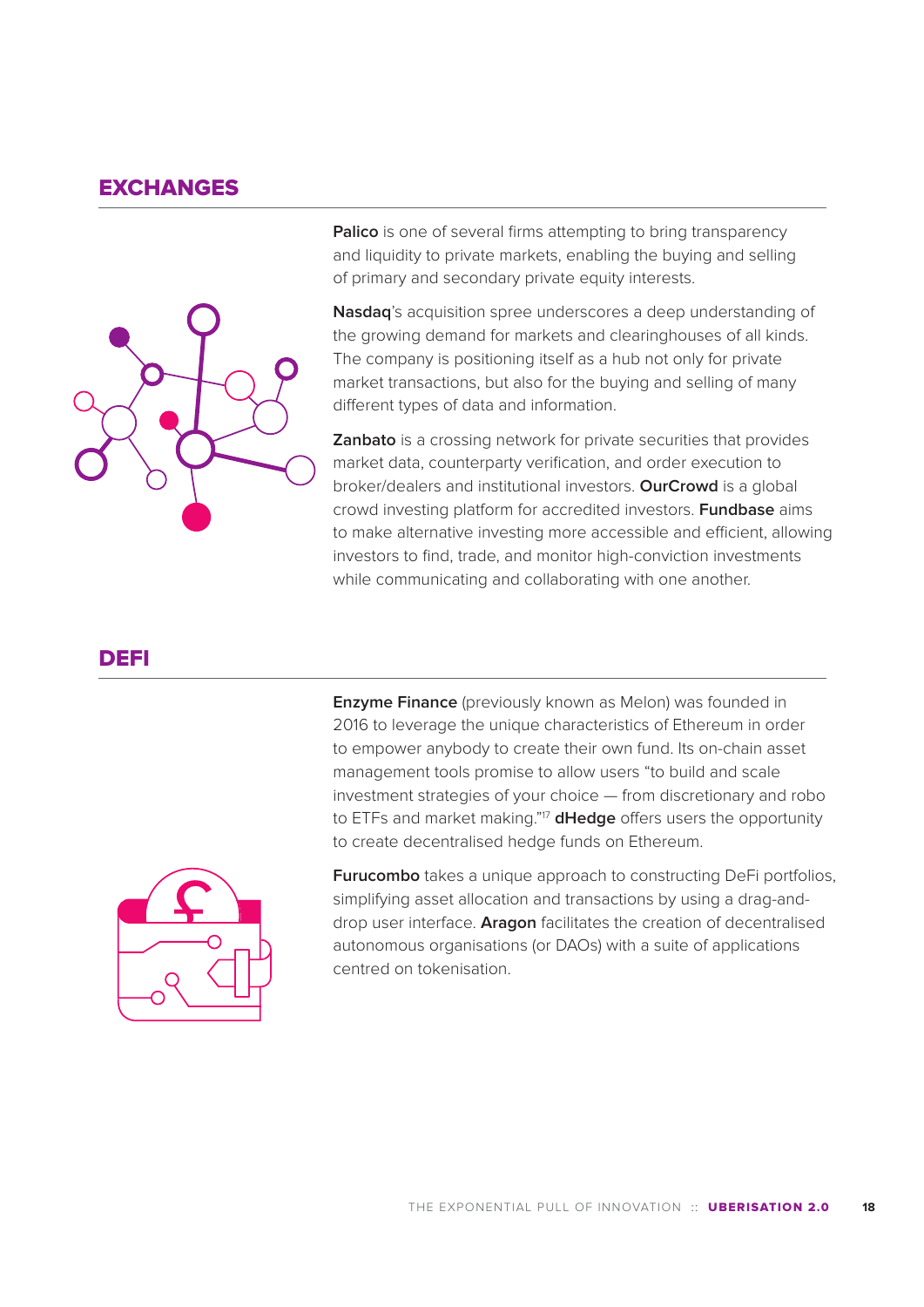#### **ADVICE**

As machine learning advances rapidly, so do efforts to create personal financial assistants or coaches. **Plum** is one of several AI chatbots that automate saving in an interactive manner. Based in South Korea, **QARA** offers asset management tools to both individuals and institutions based on deep learning. **Kasisto** takes a different approach, offering a turnkey solution with KAI, a conversational AI platform that they claim is "fluent in finance." More investment firms are experimenting with bots to service their clients, but what if consumers had their own fiduciary bots that were platform-agnostic?

Financial planning apps are proliferating and getting far more sophisticated than providing mere budgeting. Offering integration with accounts of all types and personalised advice on achieving short- and long-term goals, this new breed of AI-powered apps is aiming beyond the value proposition of the original robo-advisors. **Pefin** bills itself as the world's "first AI financial advisor."<sup>18</sup> Rather than building a consumer-facing brand, it has chosen institutional sales, with financial firms white-labelling its technology and employers offering its services as a benefit to their workers.



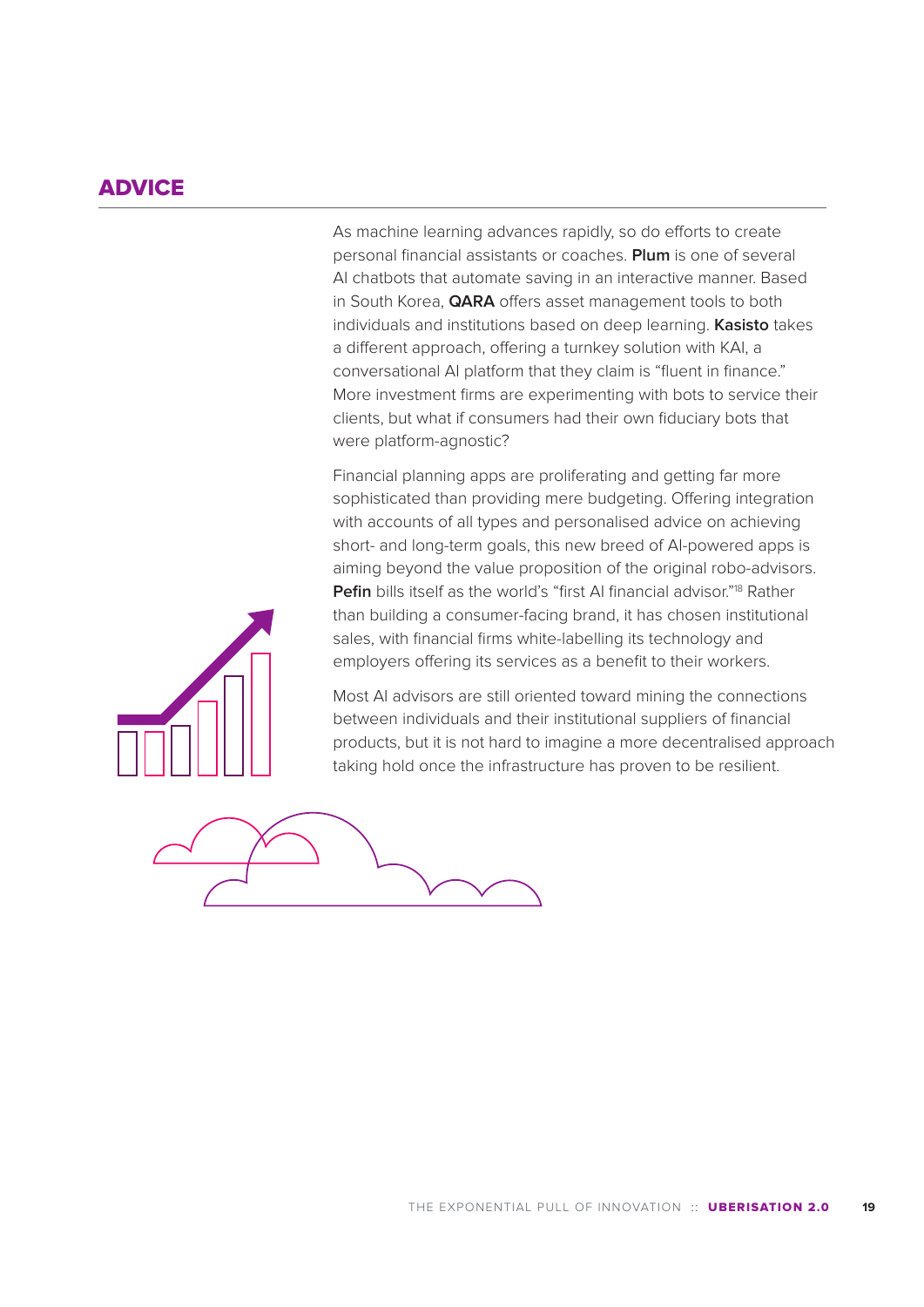# WHAT'S NEXT

Uberisation is the least visible of the five thematic types of innovation we've been tracking in the financial services sector. It is most obvious on the wealth advisory side of the business, where US independent RIAs and independent broker-dealers peeled away from wirehouses and regional brokerage firms and flourished as a constellation of technology vendors and service providers emerged to meet their needs. This development was spurred on largely in part by investor dissatisfaction with proprietary investment products and the resulting trend toward open architecture.

Despite some use of contractors in areas like marketing, sales, compliance, and strategy, asset management firms have largely chosen to have most core functions handled either internally or by trusted, enterprise-scale service providers. There has been no compelling impetus—and it would not have been practical in any case—before recent technical innovations and the universally shared experience of working with distributed workforces. Even today, there may be too much operational and reputational risk, as well as oversight difficulty, for a wholesale disruption by gig workers.

Nevertheless, the atomisation of work is already visible even in this relatively calcified industry. It is often indirect, with growing numbers of service providers expanding their own networks by engaging with even more contractors. We expect to see more of this not only in distribution and middle office functions, but also in investments. Asset management firms are quick to highlight investment acumen as their core competency—typically the main reason for their founding—and some are willing to rely on others to do virtually everything else. This model may be tested as highquality technology tools proliferate, data and analytics become more widely available, and transaction costs approach zero, empowering more outsourcing of the security selection and asset allocation functions.

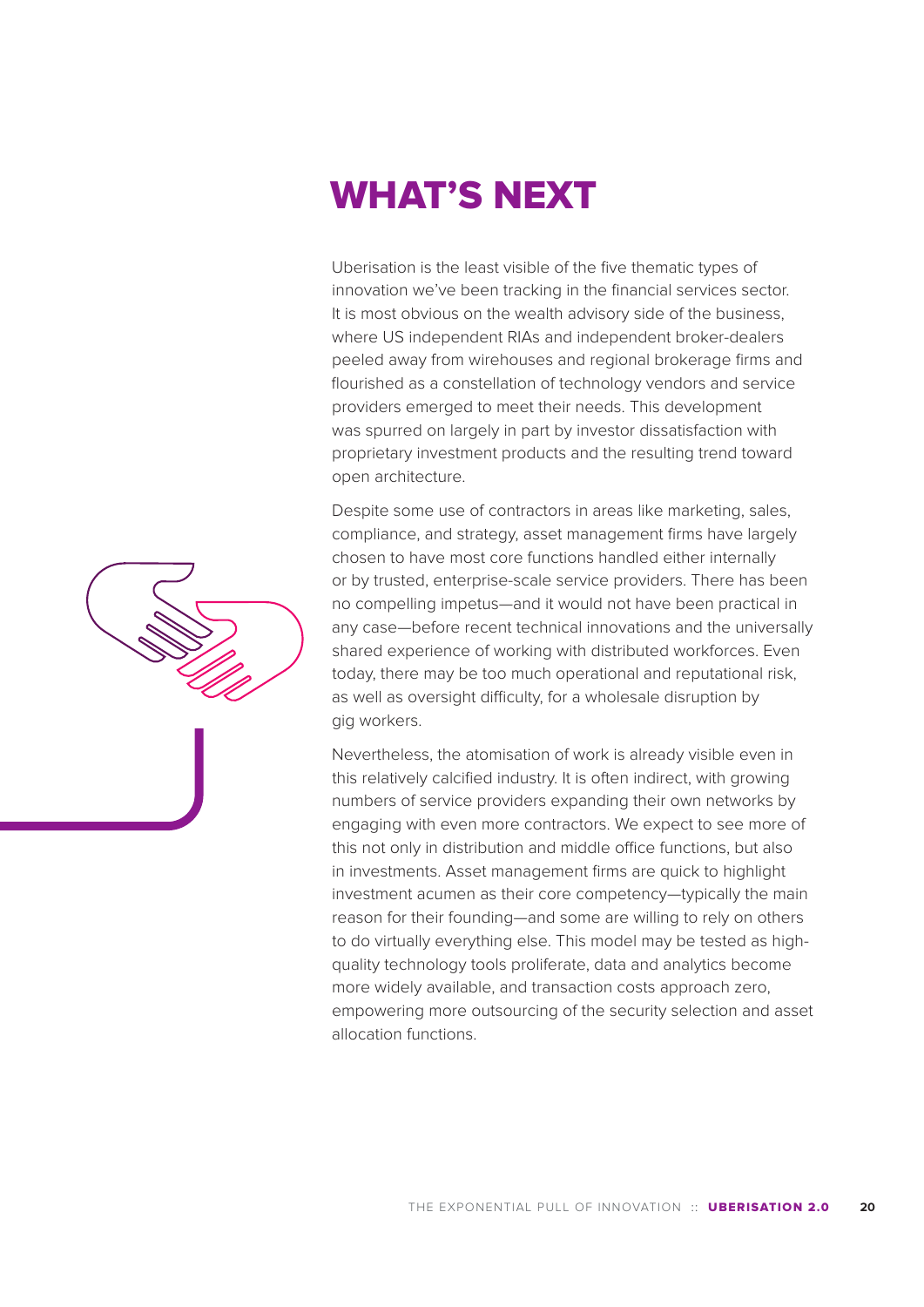# FINAL THOUGHTS

It is worth remembering that disruptors can themselves be disrupted. Uber has a US\$100+ billion valuation to go along with its dominant market position and global name recognition, but even it is vulnerable to autonomous ride hailing, which could deeply undercut the cost of its existing business with large, efficient fleets that could be in service 24/7 with minimal oversight. Uber famously hedged its bets by investing heavily in self-driving vehicles, but myriad challenges caused it to step away from these efforts in late 2020.<sup>19</sup> The technical challenges and potential for physical harm mean autonomous vehicles may not be ready for prime time yet, but autonomous ride hailing seems all but assured at some point and there is no guarantee that Uber will be the primary beneficiary.





Despite the success of indexing and robos across investor segments, the management of portfolios is a long way from being fully automated. Active managers face challenges, but they continue to explore ways to generate alpha and attract new assets. Accustomed to looking at long-term implications, they will do everything they can to avoid death by a thousand pinpricks. This doesn't mean that there is nothing to be learned from this next phase of innovation, which is likely to roil the asset and wealth management sectors.

When it comes to transportation, customer experiences will eventually become more important than products per se. This is no longer a novel concept in financial services, but designing a superior and even personalised customer experience will require adapting further to a fast-moving environment where investors are catered to by a growing network of partners giving them what they want, how they want it, and when they want it.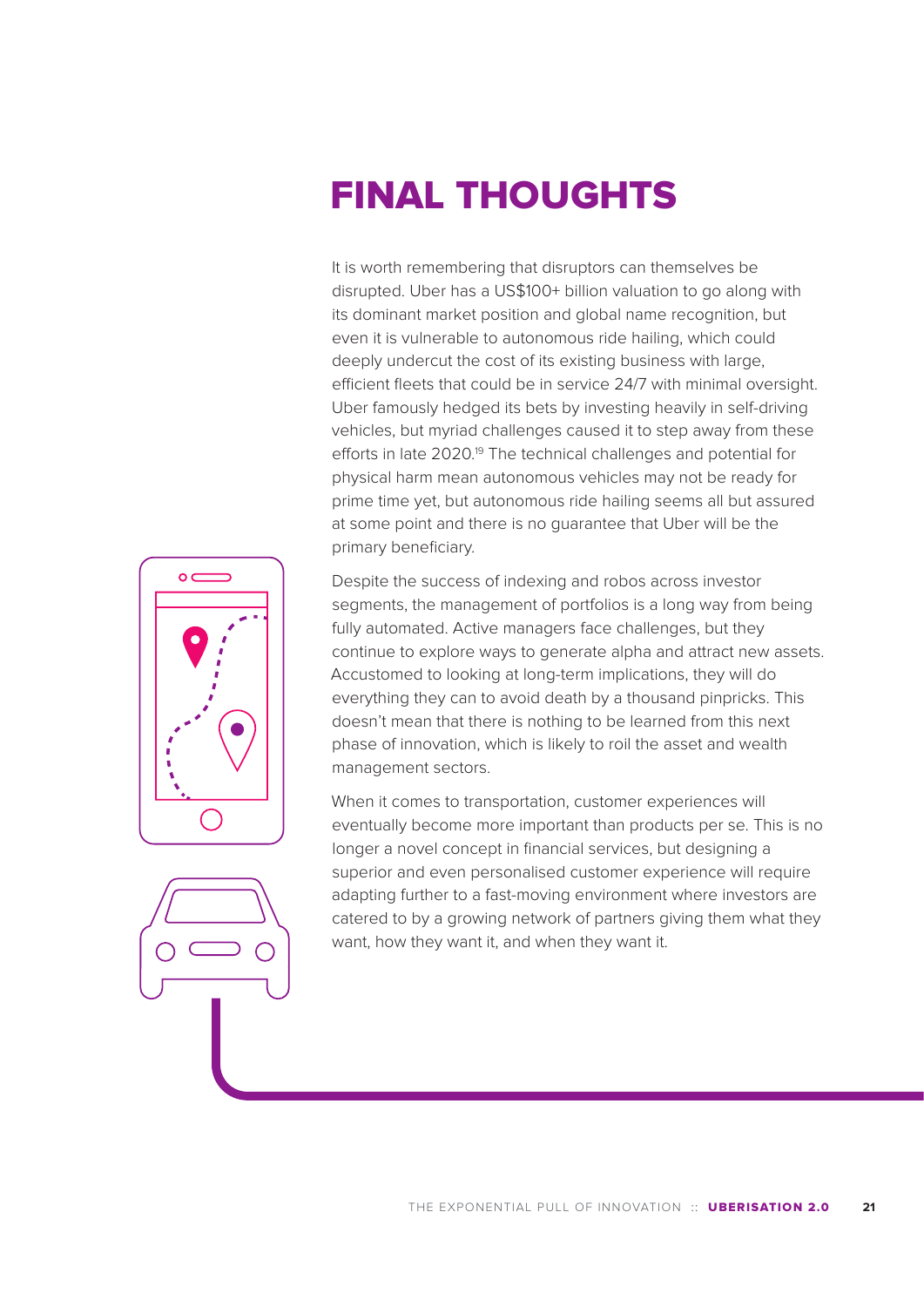Customer experience has not been discussed with any regularity in the boardrooms of asset management firms until the past decade. Even so, it rarely sparks any serious consideration of how things appear from the client's vantage point, whose expectations have been raised by their interactions with Amazon and other customercentric organisations. Investors appreciate options, but they want their choices curated. Rapid turnaround is a given. Transparency and real-time analytics are expected. Trust is critical and needs to be validated with independent reviews and endorsements. Advice needs to be customised and holistic. Above all, people are coming to expect communities where they can transact knowledgeably and effortlessly.

Not every firm needs to do everything. In fact, the emerging network model encourages specialisation. The atomisation of workforces may represent the ultimate expression of the division of labour first described by Adam Smith more than 240 years ago. Unlike workers toiling in the pin factory of Wealth of Nations, however, today's knowledge workers compete amid the greater transparency and higher expectations that come with pervasive interconnectedness. Specialised knowledge and skills offer some measure of protection, but success in even relatively complex businesses like asset management will require an acknowledgement that the economics of a networked industry are likely to look very different, even as standards continue to rise.

As inhospitable as this future may look to some, it will attract others with more positive attitudes toward innovation and change. Able to add demonstrable value to their clients and counterparts, many small firms and individuals will triumph. Larger organisations may find that some of their traditional strengths begin to fade, forcing them to divest control of certain activities or otherwise adapt to the new, networked reality. Big or small, anyone who can orchestrate the cost-effective delivery of an exceptional client experience to the next generation of investors should find themselves in pole position within a reimagined asset management industry.

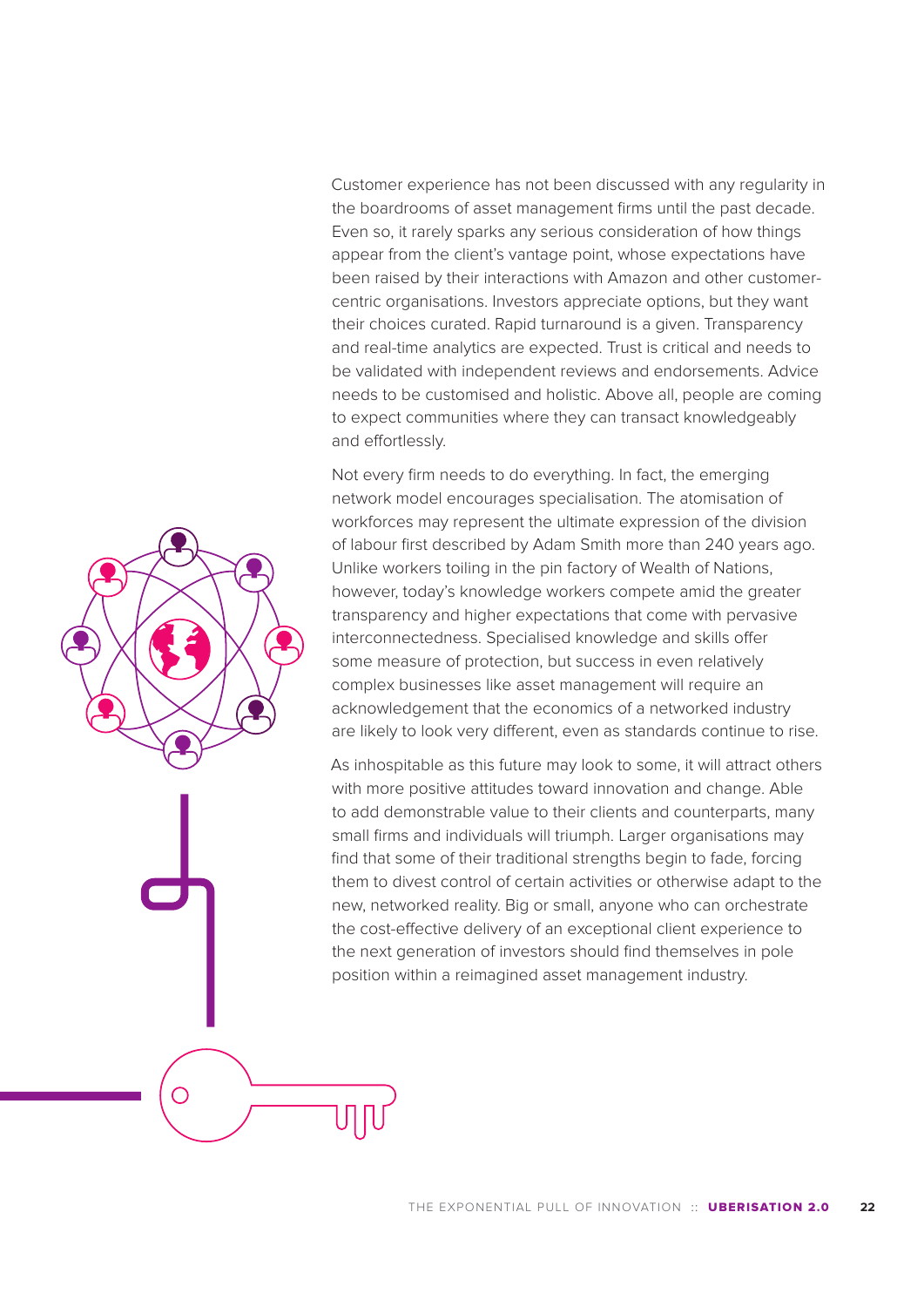#### Endnotes

- 2 Megan Beck Fenley, Yoram (Jerry) Wind, Megan Beck, Barry Libert. "What Airbnb, Uber, and Alibaba Have in Common," *Harvard Business Review*, 20 November 2014.
- <sup>3</sup> Carl Benedikt Frey and Michael A. Osborne, "The Future of Employment: How Susceptible are Jobs to Computerisation?" Oxford University, 2013.
- <sup>4</sup> Michael Spence, "Technology and the Employment Challenge," Project Syndicate, 15 January 2013.
- 5 Stefanie Knoll and John Wihbey, "Computerization, atomization, crowdsourcing and the new economics of employment," *Journalist's Resource*, 17 February 2015.
- 6 Kate Conger, "Uber and Lyft Drivers in California Will Remain Contractors," *New York Times*, 7 November 2020.
- 7 Andrew Woodman, "Uber's UK ruling could have implications for gig economy start-ups," Pitchbook, 19 February 2021.
- <sup>8</sup> Deepti Sharma, "The True Cost of Convenience," *Eater*, 22 January 2021.
- 9 Nicholas A. Bloom, James Liang, John Roberts, Zhichun Jenny Ying, "Does Working from Home Work? Evidence from a Chinese
- Experiment," Stanford Graduate School of Business working paper No. 3109, March 2013.
- <sup>10</sup> SEI, *The Upside of Disruption*, 2016.
- 1 1 Marc Rubenstein, "Anatomy of a Successful Fintech," *Net Interest*, 13 November 2020.
- <sup>12</sup> Matthew Leising, "Wall Street Is Getting Cut Out of Bond Market It Long Dominated," *Bloomberg*, 1 April 2019.
- <sup>13</sup> accern.com
- 14 sentifi.com

- <sup>17</sup> Enzyme.finance
- 18 Pefin.com

<sup>1</sup> NYSE, 22 January 2021.

<sup>15</sup> stocktwits.com

<sup>&</sup>lt;sup>16</sup> Business Wire, "DemystData to Securely Deliver Real-Time Access to Thousands of Premium Datasets on Snowflake Data Exchange," 24 September 2019.

<sup>19</sup> Cade Metz and Kate Conger, "Uber, after years of trying, is handing off its self-driving car project," *New York Times*, 7 December 2020.